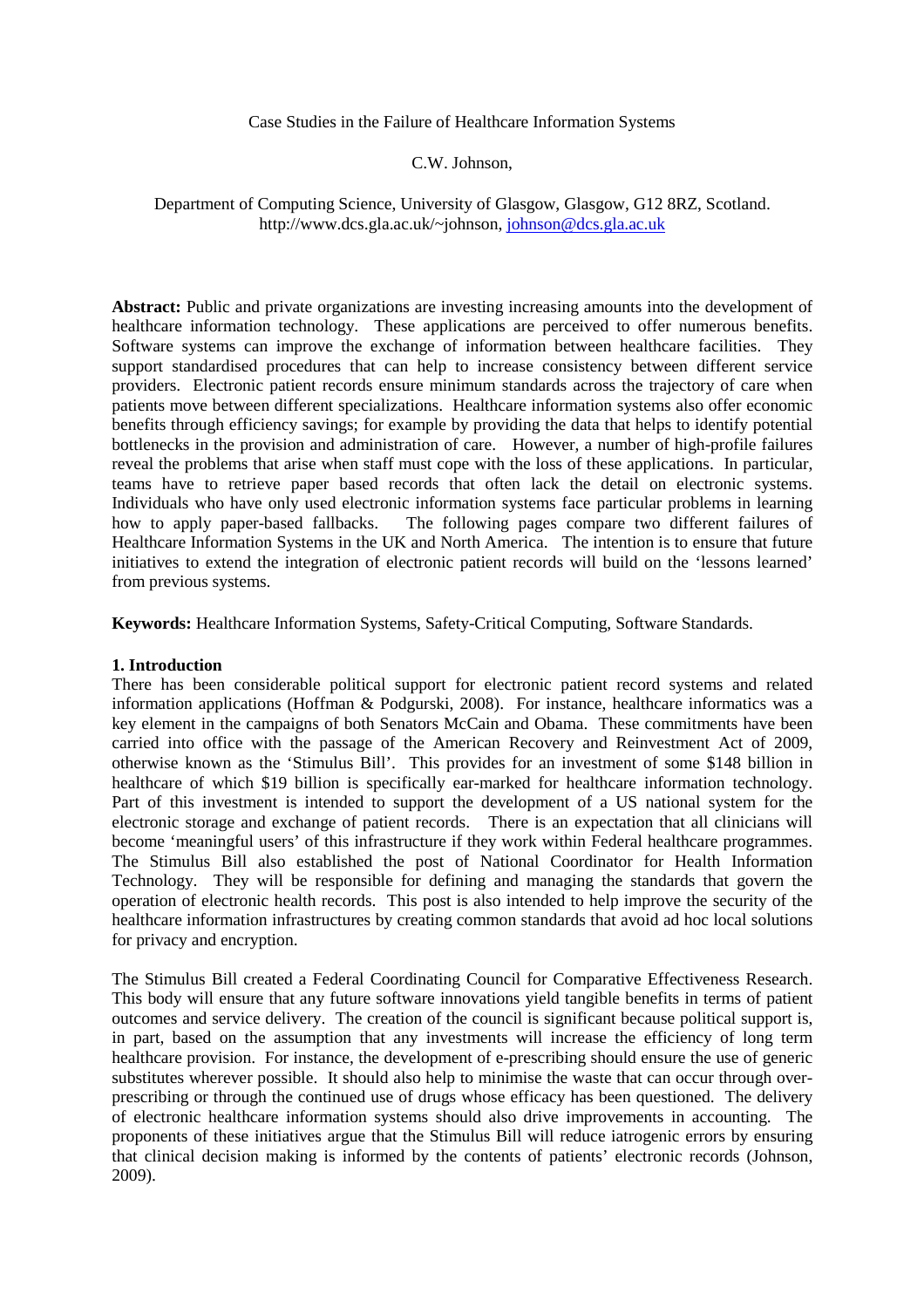At the same time, the U.K. National Health Service's Connecting for Health Directive has been working to implement the National Programme for IT (NPfIT). This initiative has already delivered a 'secure' email system to support the exchange of electronic healthcare information between some 170,000 registered users. It has also installed more than 15,000 connections across the NHS New National Network (N3); each of which conforms to a range of security and access control requirements. Further progress has been made in the procurement of Electronic Prescribing Services as well as a diagnostic imaging system capable of storing and exchanging high-quality X-ray images. Other projects within the UK NPfIT have focused on the use of software to support the scheduling and booking of consultations and of clinical procedures. As in the United States, these initiatives have carried a considerable price tag. The most recent estimates suggest that the programme will cost £12.4 billion, not allowing for inflation over the ten year life of the main contracts up to 2014. The central storage for the image system, known as PACS, has cost some £245 million. However, the collective bargaining power derived from centralised procurement through Connecting for Health has derived significant savings that are presently estimated at more than £860 million.

It is hard to underestimate the importance of healthcare information technologies once they become embedded within the everyday working practices of clinical staff. White (2008) summarises what he calls a paradigm shift; "the current paradigm of medical care depends heavily on the autonomous and highly trained doctor to collect and process information necessary to care for each patient. This paradigm is challenged by the increasing requirements for knowledge by both patients and doctors; by the need to evaluate populations of patients inside and outside one's practice; by consistently unmet quality of care expectations; by the costliness of redundant, fragmented, and suboptimal care; and by a seemingly insurmountable demand for chronic disease care. Medical care refinements within the old paradigm may not solve these challenges, suggesting a shift to a new paradigm is needed. A new paradigm could be considerably more reliant on health information technology because that offers the best option for addressing our challenges and creating a foundation for future medical progress, although this process will be disruptive".

Borriello, Stanford, Narayanaswami and Menning (2007) build on this vision when they describe the increasing deployment of healthcare information technology "By collecting patient data in settings more varied than doctors' offices, healthcare providers hope to better understand the many facets of patients' daily lives and then modify therapies to the individual. Another important context is emergency care to accelerate access to medical records at the emergency site or to bring experts to the scene virtually. By giving medical professionals appropriate, complete information, we expect to deliver better care that's tuned not only to the situation but also to the patient's history. The surgical field also receives much attention, as surgeons and nurses must monitor and control various vital functions under intensely stressful conditions. Technologists are developing systems to collect and process an ever-increasing range of telemetry from instruments used in an operating room and to augment human ability to detect patterns of concern that could require immediate action". However, the increasing deployment of healthcare information technology also raises a broad set of concerns. This paper focuses on a paradox that lies at the heart of innovation. The more that a team uses an application, the more vulnerable they become to the loss of those systems. The following pages illustrate these arguments using recent failures in the software infrastructures being developed to support both the UK National Health Service and the US Veteran's Affairs Administration.

# **2. UK National Health Service Connecting for Health CSC Data Centre Incident (July 2006)**

As mentioned, the UK National Programme for IT (NPfIT) is intended to provide a 'step change' in the information infrastructure across the National Health Service (NHS) in England. The Department of Health set up the programme in October 2002 under the NHS Information Authority. A series of critical reports, in particular from the House of Commons Public Accounts Committee, eventually led to the Authority being replaced by the Connecting for Health Directive on  $1<sup>st</sup>$  April 2005. The intention behind these initiatives is to improve the quality of patient care and to reduce the costs of providing services through the use of information technology. National Application Service Providers were identified where technical and cost concerns could justify the appointment of sole providers for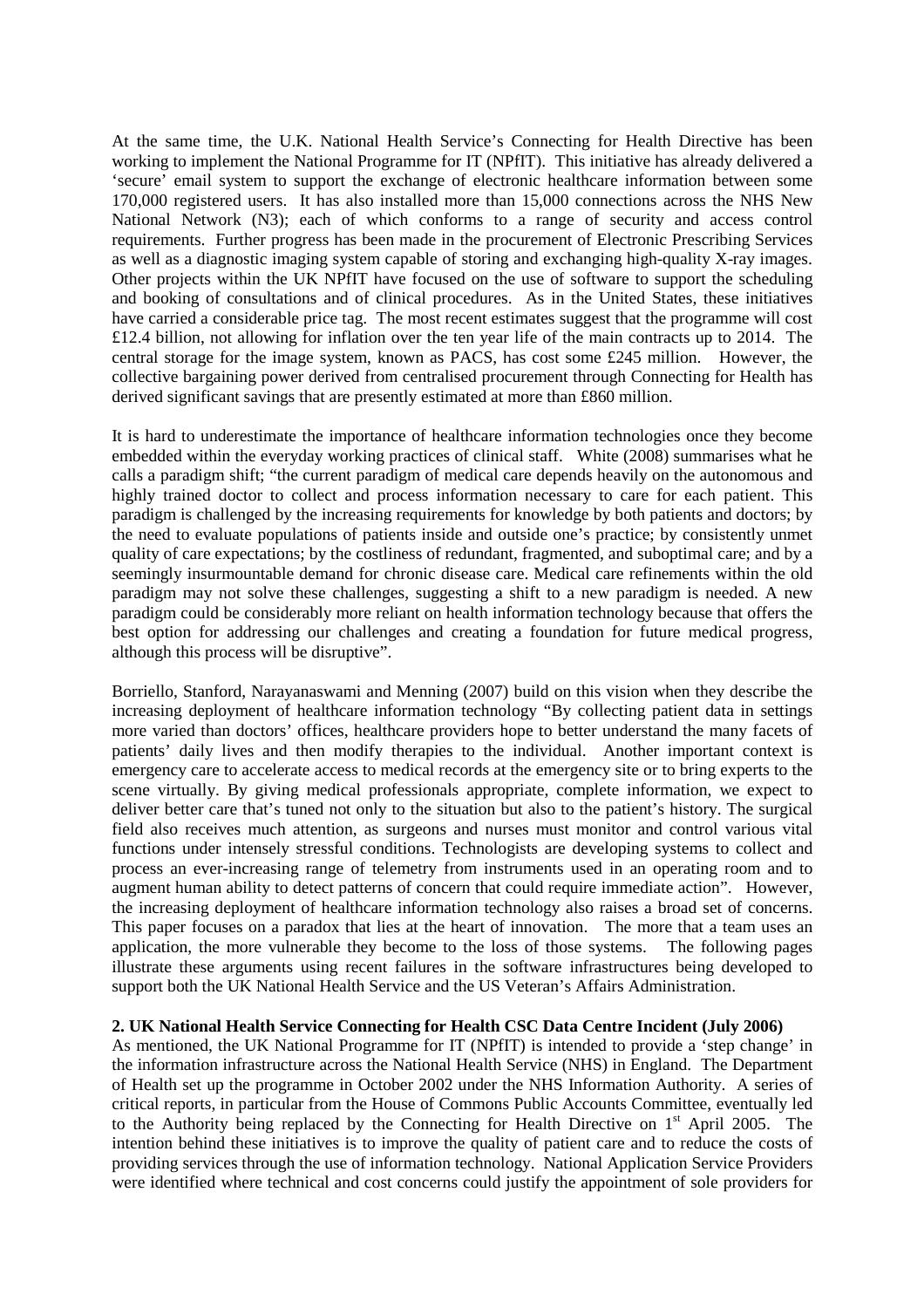infrastructure facilities. For these reasons, contracts were awarded to BT for the NHS Care Records Service. This helps to ensure that patient records are available wherever they are required at different points of care. The same company was also responsible for the implementation of a standardized NHS National Network (N3) using an IP-based Virtual Private Network infrastructure. N3 is intended to provide resilient communications links, including voice over the Internet Protocol (IP), to acute hospitals and General Practitioners (GP) surgeries in England. Another company, Atos Origin, was awarded the contract to implement a 'Choose and Book' system. The main aim of this application was to enable patient choice. After being referred by their physician, the patient should be able to choose the hospital, date and time for an outpatient appointment. A third company, EDS, was awarded a contract to develop internal communications through the delivery of an NHSMail application. In 2004, this was terminated and Cable and Wireless assumed responsibility for these requirements.

*Introduction to the UK NHS National Programme for IT: There was a concern to avoid single* suppliers for services that did not automatically need to be provided by a natural monopoly. Wherever possible, healthcare infrastructures should be resilient to the failure of any single supplier. The NHS, therefore, also created five 'clusters' of Strategic Health Authorities (SHAs): Southern; London; East & East Midlands; North West & West Midlands; and North East. It was intended that each cluster would be serviced by a different Local Service Provider (LSP). These were to introduce an element of competition between the LSPs. BT Health London acted as LSP for the London area. Accenture was responsible for the North East and for the East & East Midlands cluster while the Fujitsu Alliance looked after the Southern LSP responsibilities. The Computer Sciences Corporation (CSC) held responsibility for the North West and West Midlands cluster through an alliance of companies.

The costs of the support can be illustrated by the contract with the CSC Alliance worth approximately £973 million over ten years. This consortium brought together a number of organisations, such as Hedra; the public sector change management specialist. The CSC Alliance also included iSOFT. Their software formed the core of the Lorenzo system that was chosen by the NHS to provide an integrated patient management and clinical record system (iSOFT, 2009). The scale of the Lorenzo Patient Administration System (PAS) can be illustrated by statistics for a single trust that consists of three hospitals. This organisation serves more than 1,000 square miles. The Lorenzo implementation now encapsulates data for more than 500,000 patients within this individual trust.

The CSC Alliance also included SCC, who provided infrastructure and desktop management services. These relationships were strained by both the complexity of the engineering challenges created by the CfH programme and also by the costs of meeting the NHS requirements. iSoft's debts grew to more than £93 million during 2006 and there was considerable doubt over the company's future as CSC and the Australian company IBA Health competed to acquire a stake in the software developer (Bolger and Costello, 2007). As the main user of iSoft code, CSC had the right to object to changes in management and was considering a cash offer for iSoft equity when IBA was first associated with the acquisition. By late June 2007, CSC removed their objections. However, this incident illustrates the organizational complexity that exists even within the successful consortia of CfH. The consequent uncertainty for the software supplier exacerbated communications problems with NHS procurement staff. IBA completed their acquisition of iSoft in August 2007 and subsequently changed their name to the iSOFT group.

This uncertainty also affected the development of regional Healthcare Information Systems within the CfH programme. Initial sector allocations were complicated by internal disruptions within the LSPs. In 2006, ComMedica's contract for supply of Picture Archiving and Communication System in the North-West/West-Midlands cluster was terminated, and they were replaced by GE Healthcare. The IDX Systems Corporation was replaced by the Cerner Corporation in the Fujitsu Alliance following contractual disputes during August 2005. The Alliance's contract for the Southern sector was later terminated in May 2008. Accenture handed over most of their work to CSC in January 2007, leaving BT Health as the only other remaining LSP. This has resulted in a situation where sectors can be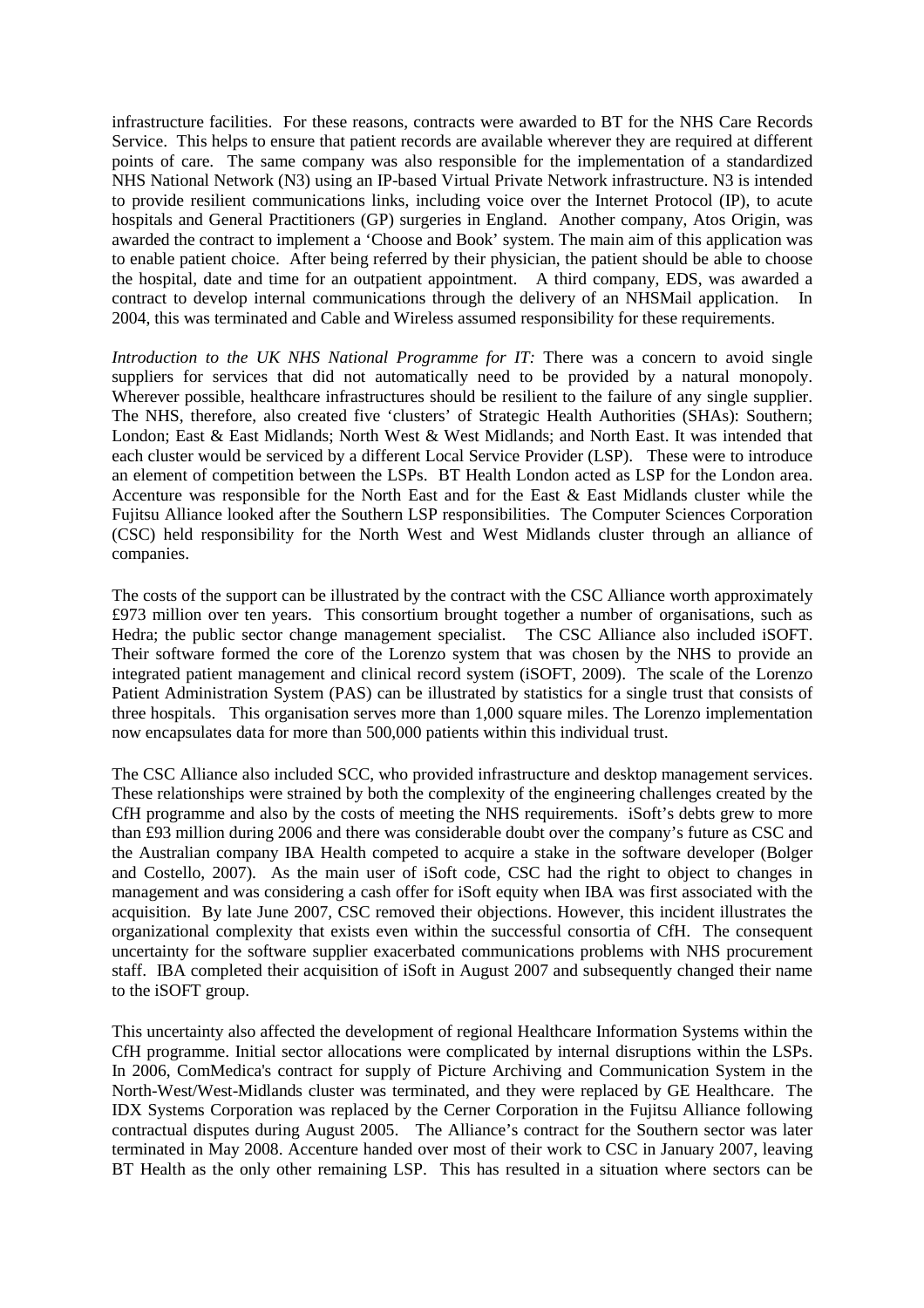broadly divided into those that are associated with the Millennium system from Cerner/BT, and those that are engaged to the Lorenzo product from CSC and IBA Health. Every time that a sector contract was renegotiated, healthcare organizations not only faced changes in suppliers but also in the software components being offered by those contracting organizations. These amalgamations have also undermined the diversity and competition that were intended to lend resilience to the NHS healthcare information infrastructures.

Even though the initial contracts were based around Local Service Providers, they were deliberately drafted to ensure a unified approach across the NHS. This created considerable tensions when many decisions had to be taken at a local level within the constraints created by the need for national consistency. For instance, BT had been awarded a £1 billion contract to link up and standardize NpfIT systems across the London sector. However, the initial planning for this project did not reveal the rich and diverse requirements across many local healthcare providers. This created a series of demands for changes to support NHS functionality during relatively late stages of the project. BT felt obliged to meet these requests and consequent losses began to grow with some estimates identifying contingency provision of more than £1 billion to tailor the systems to these local demands. The tensions between national provision and local needs shaped the decision to remove the clusters in favour of the National Programme, Local Ownership programme (NLOP). Responsibility for the delivery of key elements in the NpfIT was devolved to ten English Strategic Health Authorities (SHAs). Under this reorganization, staff who had worked for the Connecting for Health programme in the local clusters was transferred to the SHAs. The CfH programme retained responsibility for managing the remaining contracts with the LSPs and with them the interactions with the SHAs.

*Background to the Lorenzo Application:* It is against this background that the NHS Connecting for Health programme suffered one of its most serious system failures around 10am on Sunday  $30<sup>th</sup>$  July 2006 (NHS Connecting for Health, 2007). This resulted in a serious interruption to the computational infrastructure provided by CSC. The failure occurred in the organisation's Maidstone data centre and was compounded by problems with their recovery data centre in Royal Tunbridge Wells. Knock-on effects extended to information services in the North and West Midlands. The outage affected 80 trusts that were moving to CSC's implementation of iSoft's Lorenzo application.

As mentioned above, Lorenzo provides an integrated patient management system. It supports 'an ata-glance view of a patient, their history and other critical medical information' (iSOFT, 2009). The present implementation collates information from more than a dozen other systems. GPs and community care workers can use these tools to access information throughout a trust. The aim is also to improve information exchange across the patient's trajectory of care. In particular, the Lorenzo tools can improve the accuracy and timeliness of patient data across a region when previously data was often isolated within individual healthcare institutions or departments.Lorenzo was developed to use workflow models and time management software as well as clinical data to meet the combined aims of improved information access and productivity.

Many trusts decided to support a gradual introduction of Lorenzo; this was intended to reduce the risks created by teething problems and by the need to tailor system support to local requirements. The aim was to gradually encourage the integration of healthcare information systems with existing processes and to maximise the reuse of applications which already supported local staff. For instance, several trusts chose to first focus on the introduction of the Lorenzo Patient Admission System. They then expanded the initial trials to include the use of the healthcare information system as a means of supporting the Trusts' administrative functions and correspondence systems. Further integration was required to implement Lorenzo's support for clinical resource scheduling, for networked pharmacy services and also for the support of particular Departments' records management functions, such as those within Accident and Emergency and maternity care.

Lorenzo can provide staff with real-time access to electronic patient records; 'in some specialties, as much as 95% of the results, notes, and correspondence can be called up from the EPR on-screen, so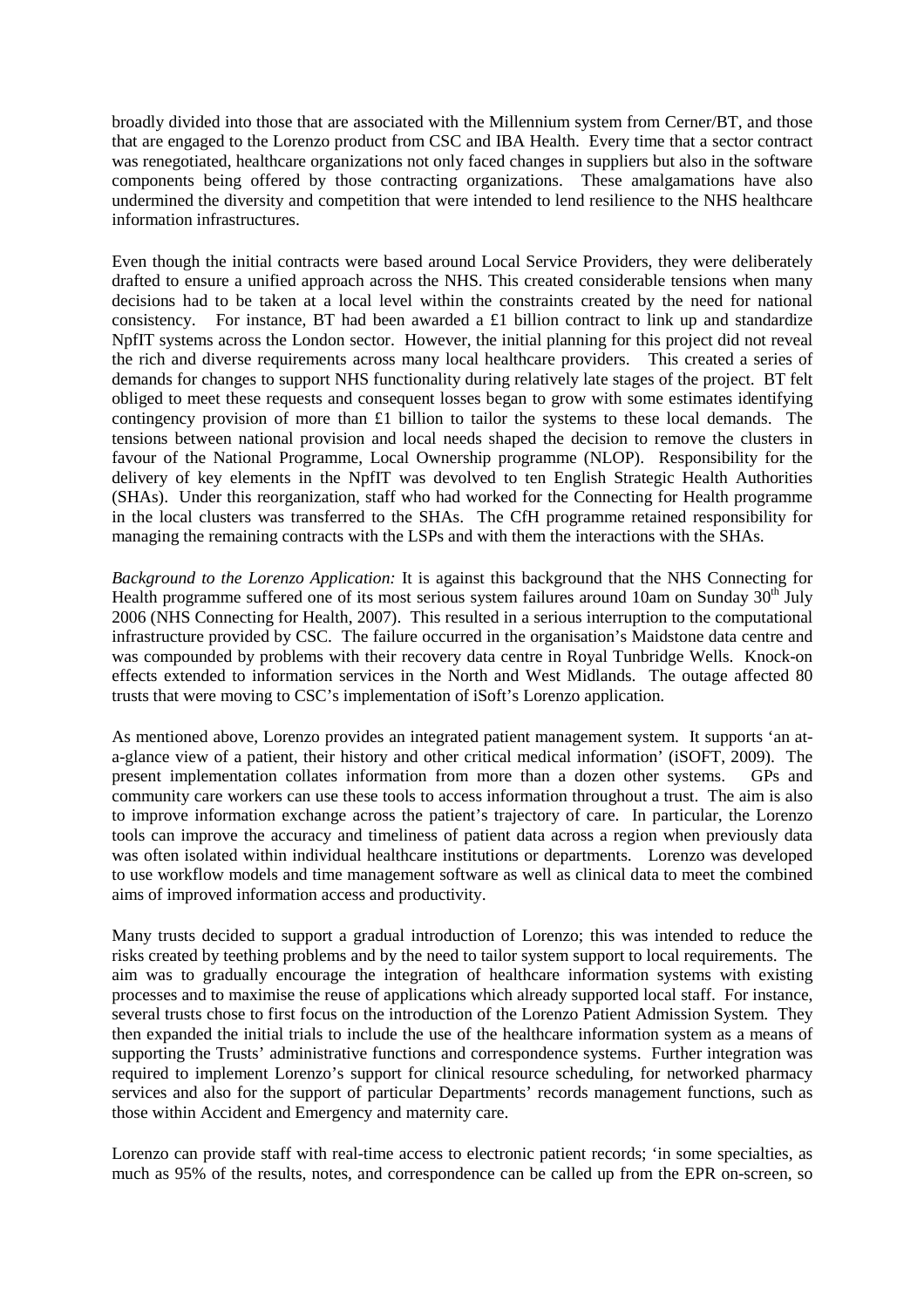some consultations are entirely paper free'(iSOFT, 2009). Additional support was provided for the generation of discharge summaries and the integration of prescriptions for drugs that patients would require after leaving the care of individual hospitals. GP's and community care staff could access this information to support patients once they returned to their homes. An NHS Consultant Physician and Medical Director for Clinical Effectiveness recently enthused about the benefits provided by Lorenzo; "(Staff) response has been amazing. Most now say that there's no way they could go back to working without this information" (iSOFT, 2009). As we shall see, these remarks turned out to be remarkably prescient.

*Overview of the Incident:* The immediate effects of the first failure in this paper focussed on part of the Lorenzo Storage Area Network (SAN) equipment based at the CSC Maidstone Data Centre in Kent. The SAN architecture is used to attach remote computer storage devices, including disk arrays and optical jukeboxes, in such a way that they appear to be locally attached to an operating system. In the NHS, this has significant benefits over Network Attached Storage (NAS) architectures where support staff are constantly aware of the remote location of these shared devices. There are further benefits of the SAN architecture in terms of resilience because a failed server can be replaced by another machine that itself boots from the shared file store of its predecessor. In the immediate aftermath of the failure, Connecting for Health described how "the affected trusts - all those which have had new administrative computer systems installed by CSC - are continuing to provide normal service by operating manual contingency systems. Some 80 trusts (72 primary care and 8 acute trusts) are affected. NHS CFH and CSC regret the inconvenience this incident is causing and are committed to resolving the issues as soon as possible" (NHS Connecting for Health, 2006). These end users suffered particular problems with the Lorenzo patient administration application, described in previous sections. However, one trust IT manager described how: "The data centre in Kent had major problems at the weekend. Every application provided is off at every hospital and Primary Care Trust. This will really hit places like the University of Birmingham, as Monday morning is always the busiest time" (eHealthMedia, 2006).

The CfH announcement went on to provide a high-level description of the causes behind the failure. These included 'technical issues' following a power system interruption that prevented local healthcare providers from accessing SAN data accessed via the servers (NHS Connecting for Health, 2006, 2007). CSC was also responsible for developing back-up systems, however, these coul not be brought on line immediately. CfH developed a schedule for recovery. Contingency plans had been developed for the loss of a data centre. Service level agreements specified the restoration of access within two hours for strategic services, including the provision of patient care records to acute hospitals. Most of the remaining data services should be restored within 12 hours of a failure involving a major data centre. Less critical services could then be restored over a 72 hour period. However, in this incident it was not possible to provide individual healthcare organizations with a precise estimate of the delay before services could be resumed. Many of these service level agreements had to be revised following the loss of service to the North and West Midlands. CfH contracts, typically, specified that a range of reliability engineering techniques should be used to protect critical applications:

- 1. System components should be subject to reliability assessments that identify mean time between failure and identify appropriate maintenance intervals;
- 2. System components should be replicated within a data centre to ensure that service provision can continue following any individual failure;
- 3. The data centre should be replicated in a different location so that services can be transferred following the loss of a primary facility.

The NHS investigation stressed that a pathological combination of events had overcome the defences that were designed into the infrastructure of the SAN and associated applications (NHS Connecting for Health, 2006). They traced the 'root cause' back to the failure of an Uninterruptible Power Supply (UPS). This was triggered by a high temperature alarm, in the CSC Maidstone Data Centre.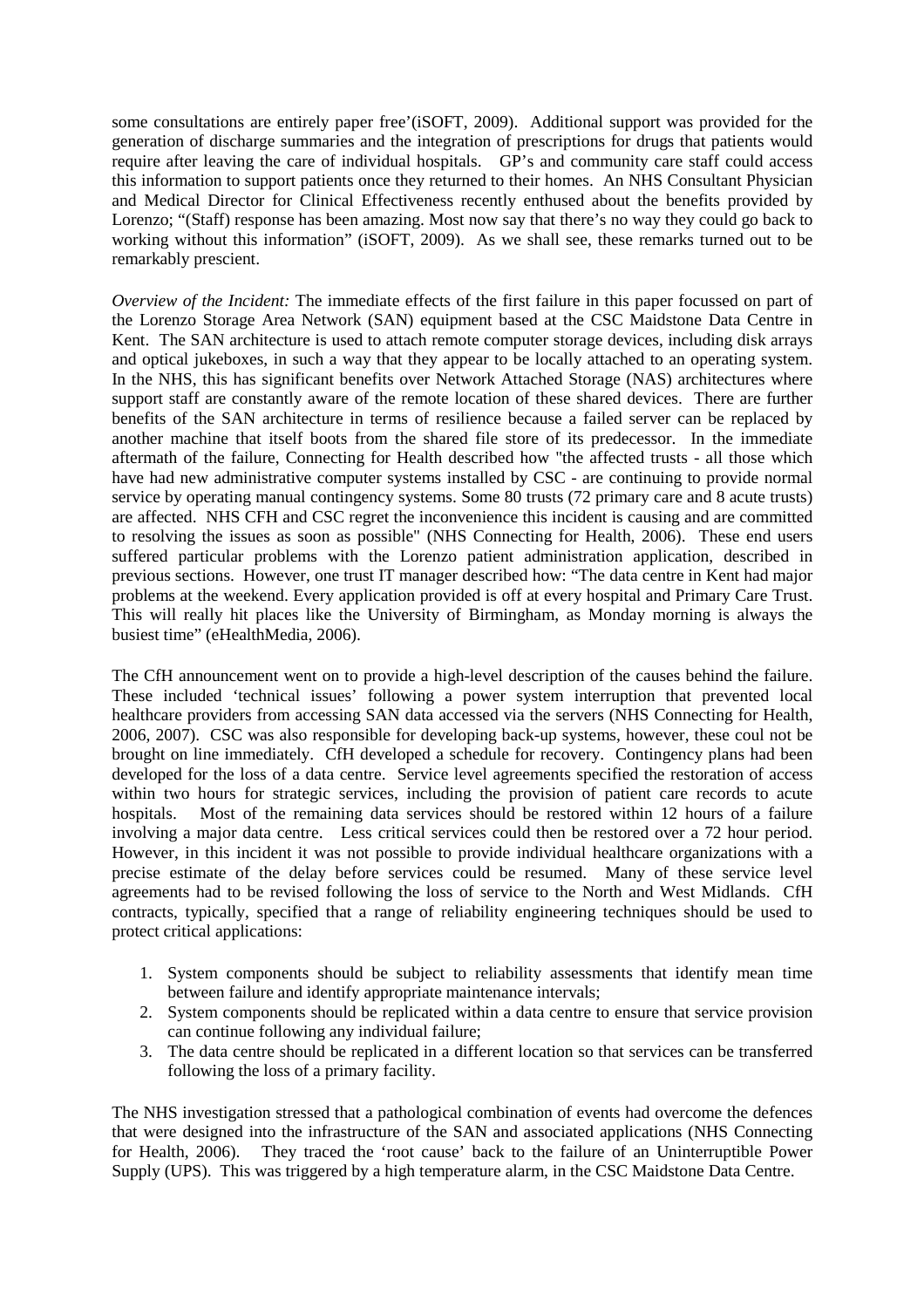It is ironic that the UPS is, itself, one of the secondary protection mechanisms intended to increase resilience by providing an emergency supply during power failures. However, these units have triggered many similar failures in other industries (Johnson, Amar, Licu and Lawrence, 2008). The UPS manufacturer had conducted a number of diagnostic and other maintenance activities at the centre between the 22nd July and the failure on the 30th. The UPS was off-line while engineering teams worked on the systems. The maintenance activities were interrupted by fluctuating power supplies with a spike that led the circuit breakers to trip open. This caused a short circuit that interrupted the power supply to half of the data centre for three quarters of an hour. The SAN was shut down as a preventative measure. This failure affected both the primary supply and also the UPS that was being worked upon. It removed both the first and second levels of protection identified in the previous enumeration. The power interruption affected all clients, including the CfH sectors, which relied upon CSC data services from the Maidstone Data Centre.

Once power was restored, auxiliary services quickly came back on-line including the air conditioning systems. All of the SAN devices were restored. The only exceptions were two HDS 9980 data storage arrays that failed to boot. An HDS technician was on site and immediately began to diagnose the problem (NHS Connecting for Health, 2007). However, these two devices provided CfH services to the North and West Midlands sectors. The subsequent inquiry argued that the loss of both SAN disks was a failure of 'level two' resilience. Both devices failed at the same time rather than providing mutual support in the case of any single failure.

The two SAN devices could not be immediately restored because the disks were running different versions of the microcode. These differences had been introduced after an earlier software upgrade. Following this change, the power on the SAN devices should have been cycled. This would have triggered checks to ensure that their microcode was compatible. However, these tests had not been performed. The loss of power in this incident itself triggered the compatibility tests. These microcode checks failed because of the mutual incompatibility mentioned above and the servers could, therefore, not be brought back on-line.

The difficult in diagnosing and correcting the SAN microcode failure mode was exacerbated because the manufacturer had never seen a similar problem in the past. 'It is understood that around 350 such systems are installed globally and, until this incident, no systems had ever been unavailable for more than four hours' (NHS Connecting for Health, 2006). The supplier's staff and CSC technicians tried to conduct a 'force load' of the microcode on the two 9980 data storage arrays during the night and early hours between the  $30<sup>th</sup>$  and  $31<sup>st</sup>$  June. The incompatibility could not be resolved until some 72 hours after the failure began. "HDS immediately responded with technical engineers from the UK, Europe, Middle East & Africa and the Hitachi factory. The systems have now been restored to the users. No patient data was lost. However, during the period of time when the systems were affected, users had to use a manual backup system... We would like to stress the situation at CSC is highly unusual. Our storage systems are designed to protect critical customer data in the event of any planned or unplanned downtime and the Hitachi storage systems at CSC were restored with all data intact. ... The exact cause of the storage devices becoming temporarily unavailable is part of an in-depth investigation" (Mellor, 2006).

*The Restoration of Services at Fall-back Sites:* The third level of resilience within the CfH model calls for contracting organisations to provide fallback support at a second site. However, a common observation in previous incidents involving healthcare failures is that many organisations are very reluctant to use this alternative option to resume service provision (Johnson, 2009). For example, there are often concerns about transferring operations to a fallback resource before there is any clear diagnosis for the primary failure. There is a fear that any fault in the primary system will also be propagated into the back-up secondary system as well. In this incident, CSC staff, therefore, worked with CfH teams to assess the risks associated with migrating data resources to additional sites.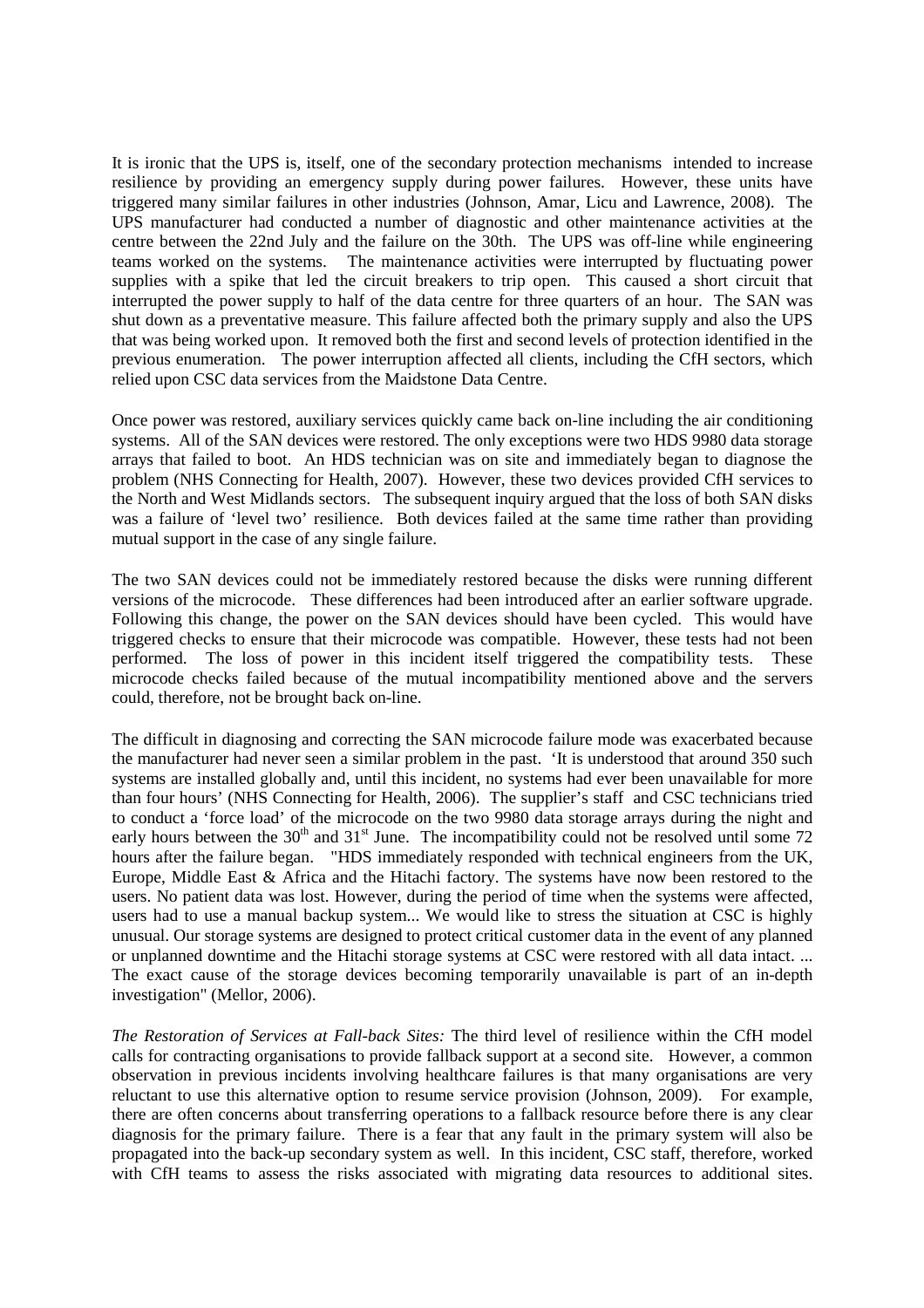However, the decision to move support from the primary facility in Maidstone to the fallback centre in Tunbridge Wells was complicated by the different levels of criticality associated with the systems that were affected. The decision was also complicated by the different service level agreements that governed the restoration of primary systems at the back-up site. The subsequent Parliamentary brief describes how the decision to fall back to the Tonbridge Wells facility was delayed by over optimistic advice from HDS engineers (NHS Connecting for Health, 2007). CSC told the inquiry that HDS continually told them that they were close to fixing the problem. CSC, therefore, provided CfH with 'strong reassurance' that the problem would be fixed soon and that there was no need to incur the risks associated with falling back to the secondary system. By 15:00 on day of the failure, it was argued that the engineers should have recognised the problems in bringing the SAN devices on-line.

Most programmers will be familiar at some point in their career with the predicament faced by the HDS engineers. In such circumstances, it can be hard for the teams most closely involved in debugging to provide realistic estimates of the time taken to resolve complex failures. The optimism of the HDS engineers is also understandable given the pressure to restore services to the trusts as soon as possible in order to meet service level agreements for contingency provision. Strategic applications were to be restored within two hours while emergency bundles were to be implemented within 72 hours. Any decision to fallback to Tunbridge Wells on the Sunday night would have met the strategic requirements, covered in the contingency plans, but would have done little to meet the tactical and emergency commitments that formed the bulk of the systems affected by this incident. It was, therefore, decided to focus on restoring the original SAN devices during the 30<sup>th</sup> July and to inform the North West and West Midlands of the on-going problems. However, further delays occurred in the restoration of the SANs as work progressed into the morning of  $31<sup>st</sup>$  July. This forced CfH and CSC staff to launch 'full disaster recovery procedures' by taking the decision to move to the secondary site.

This decision to use the secondary facility was taken around 11.00hrs on the 31<sup>st</sup> June. However, the operations to start the transfer of control did not begin until the evening – around 36 hours after the failure was triggered (NHS Connecting for Health, 2007). The rest of the time was used to establish that the fallback system shared the same configuration as the two primary SAN devices in the Maidstone data centre. It took a further seven hours to complete the transfer process. Although no data was lost as a result of the failure, it took more time than anticipated – especially to restore the tactical and emergency services. This was due to the problems in configuring complex applications to mirror changes that had been implemented in the primary systems. The existing recovery plans described individual procedures for particular application areas: Wintel, Unix, the SQL Server etc. However, they did not sufficiently consider the interdependencies between these applications nor did they consider the detailed sequence of actions necessary to transfer the systems and bring them up with the critical relationships preserved on the secondary server in the Tonbridge Wells centre.

Further problems stemmed from communications issues between HDS, CSC and CfH. Previous sections have described the optimism of the HDS engineers as they tried to diagnose the causes of the failure before the decision was taken to roll-back to the Tonbridge Wells secondary server. The subsequent investigation also argued that CSC were over optimistic when they informed CfH staff that the situation was 'under control' in the immediate aftermath of the power surge; 'they did not adequately invite or involve the available technical expertise from NHS Connecting for Health in diagnosis, problem solving and contingency planning' (NHS Connecting for Health, 2007).

The technical and organisational problems in diagnosing and correcting inconsistencies in the microcode between the two NHS SAN devices combined with a reluctance to use the fallback facility in Tonbridge Wells. Other private clients who shared the Maidstone data center had their services restored. However, the critical NHS applications were still not on-line for up to four days. This recovery process partly stemmed from the delay in initiating the move to secondary devices. It was exacerbated by the critical nature of many of the systems that were affected – the CSC Alliance members and contract staff had to carefully test each of the SAN drives before functionality could be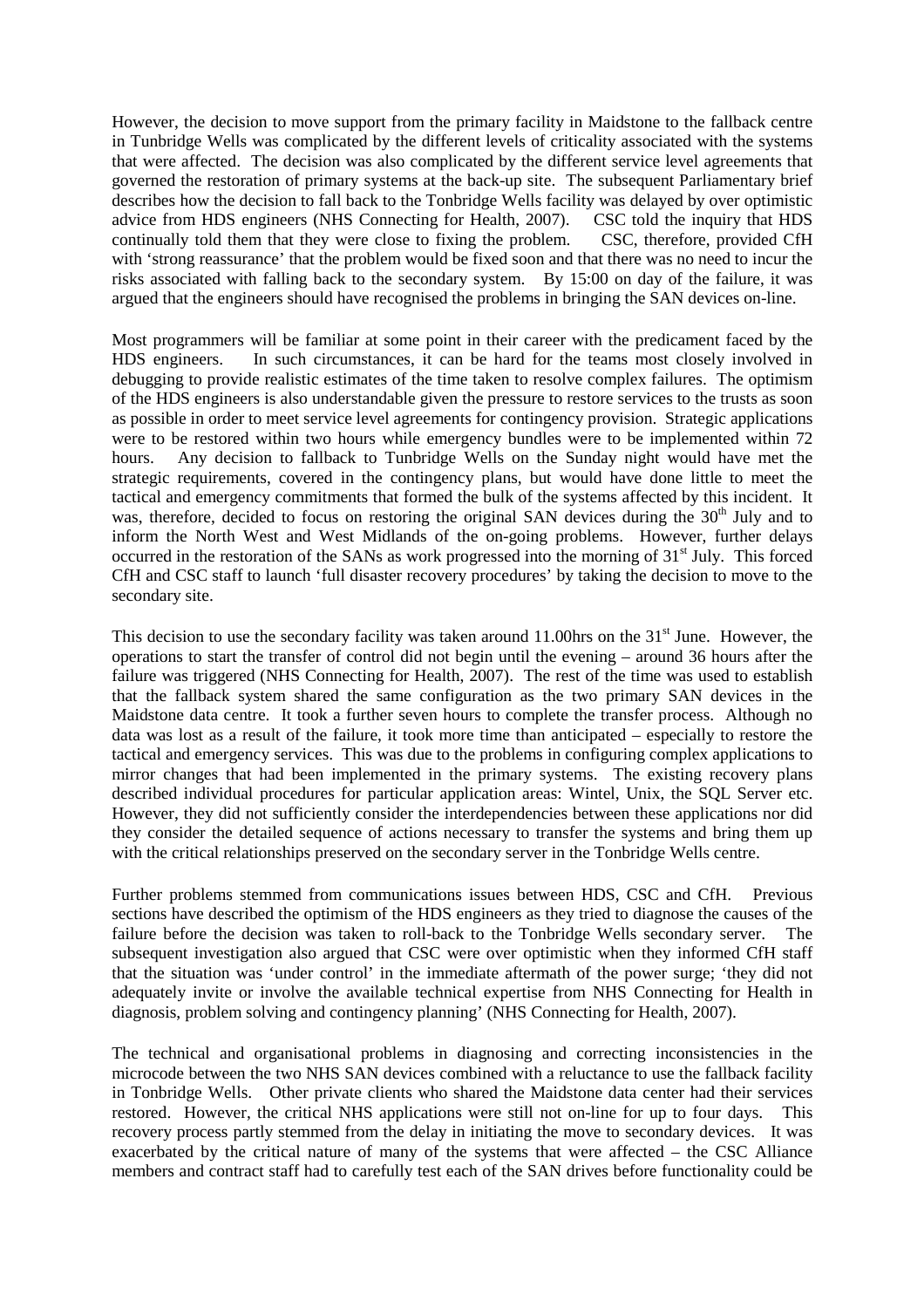restored. Lorenzo and the associated applications, described in previous sections, were unavailable for 50 out of the 80 affected sites for two and a half day. The remaining trusts had access restored by the 3rd August, four days after the initial failure. During this time, clinical staff and hospital administrators had to resort to paper based systems. In most cases, the electronic information systems had not been in place long enough for staff to forget how to use the manual procedures. However, this incident shows that there an increasing reliance on healthcare information technology may erode the skills that are necessary for staff to operate these 'ultimate fallback procedures'.

Numerous lessons were learned from this failure. In particular, the differences between the primary configuration of the Maidstone SAN devices and the fallback provision at Tunbridge Wells revealed the need to ensure that the secondary resources mirrored the primary system more closely. There had been a test of recovery procedures during September 2005. The subsequent Parliamentary report argued that this had been less than adequate. It did not bring up the secondary site to confirm their 'configuration, data currency, performance, and connectivity were adequate to meet the business needs' (NHS Connecting for Health, 2007). A number of further lessons were learned from this incident:

- 'All processes have to be reviewed and revised to take account of all of the problems encountered during the incident;
- In the event of an Uninterrupted Power Supply being disconnected in future, the NHS will be offered the option of a planned power down rather than risk running live services without a UPS;
- The SAN solution has been upgraded to ensure that it is powered by both UPS's;
- Additional configuration management processes have been implemented to ensure solution compliance between production and back-up environments;
- Additional data centers have been built, commissioned and are operational;
- The HDS9980s involved in the incident at Maidstone and those providing the remote copy for Disaster Recovery are no longer using the combination of microcode known to cause the system to close down;
- HDS has re-created the conditions in CSC's UK laboratory and have demonstrated to CSC that new processes have removed the risk of future exposure.
- CSC have confirmed that HDS and Hitachi have reviewed the microcode quality assurance and release procedures to remove the possibility of other microcode combinations leading to a similar incident;
- Business continuity processes have been reviewed and updated and a senior and experience CSC Business Continuity manager has been appointed;
- A programme was put in place to implement tools and processes to:
	- o Ensure that the recovery environments remain aligned with the production environment and instances;
	- o Software versions at each site are fully aligned.
- Regular audits have been scheduled to verify Disaster Recovery site status;
- Disaster Recovery tests are carried out to provide proof of the business continuity arrangements with witness testing involving NHS staff;
- Compensation of £1.2 million in total was paid to the two Strategic Health Authorities involved to cover the NHS costs incurred as a result of the lack of systems availability whilst NHS business continuity processes were invoked' (NHS Connecting for Health, 2007).

The incident did not end with the restoration of services via the Tonbridge Wells secondary facility. Concerns over the original transfer justified extreme caution in the transfer back from the fallback site to the primary data centre in Maidstone. A senior CSC Vice President took four weeks to coordinate the return to normal operations. A walk-through exercise was conducted to validate the plan. This included the development of a communication plan that identified key decision makers within the alliance and across the NHS. Contingency plans were also developed in case there were problems in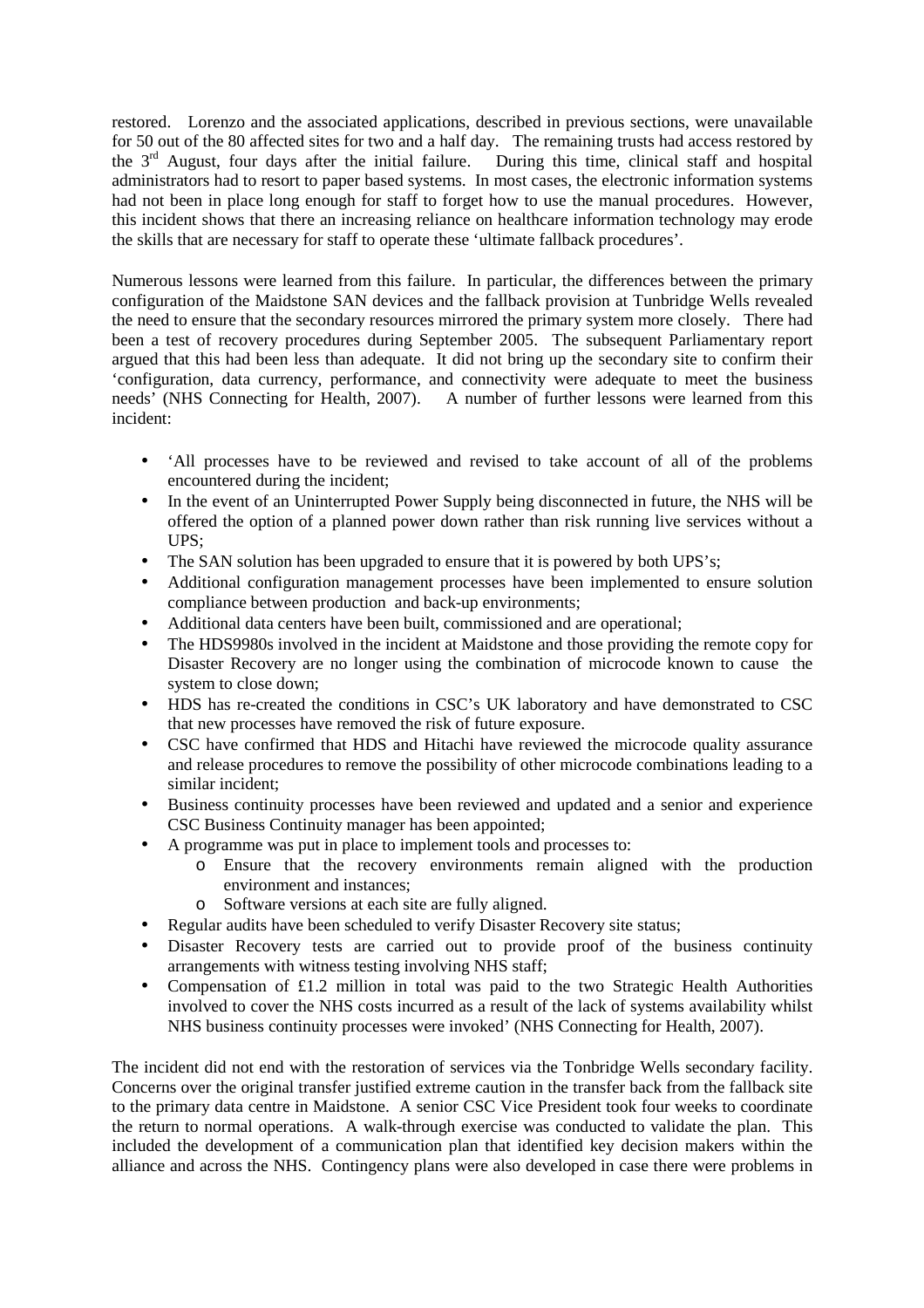the recovery from contingency. Partly as a result of these precautions, the eventual transfer went ahead as planned.

### **3. The United States' Veterans' Affairs VistA Server Failure (August 2007)**

This paper identifies parallels between the engineering and management response to the failure of healthcare information technology in two very different national systems. In particular, it is possible to find similarities between the CfH SAN disk failure and a series of high-profile failures involving the Veterans' Affair (VA) Administration (Associated Press, 2009). These occurred during 31st August 2007and involved the VA's Sacramento facility. This was one of four data centres that had been created as the result of a centralisation process that is comparable to the changes that led to the creation of the CfH data centre in Maidstone.

*Background to the VistA Failure:* Prior to centralization in 2005, the VA's 150 medical centres had their own IT services, budgets and staff. After the reorganization, the VA moved local responsibility for IT infrastructure to four regional data processing centers, two in the east and two in the west. This centralization also had an impact on development practices. Before 2005, changes could be made to applications on a local or regional basis. This included updates to the Veterans' Health Information Systems and Technology Architecture (VistA) which is comparable to the NHS Lorenzo application, described in previous sections. The decentralised development practices within the VA prior to 2005, created a situation in which there might be several parallel versions of an application running in different centres. Local IT officers liaised with the centre directors in a manner that was perceived by many to be highly responsive to local needs and priorities. However, it also undermined the standardization that is critical for closer integration. These distributed development practices also created concerns over a range of non-functional requirements including security, infrastructure administration and disaster recovery that all have their parallels within the UK NHS IT modernisation programmes.

The VA reorganization created reporting and control structures that fundamentally changed this distributed model of software development. The original plan was that by 2008, the VA would create major departments in functional areas that included enterprise development, quality and performance as well as IT oversight and compliance. The scope of the project included the reassignment of 6,000 posts within a more centralized management framework. There were also changes in the associated development and acquisition models with the introduction of 36 management processes in an Information Technology Infrastructure Library (ITIL). A further example is provided by the coding compliance tool was introduced across all of the 33 medical centres within Region 1 of the four divisions mentioned above. This ensured that all of the VA facilities in that area were running the same version of an application.

The August incident was the most severe in a succession of more than fourteen failures that occurred since April of 2007 after the VA's Sacramento facility started hosting the VistA/ Computerized Patient Record System (CPRS) suite of clinical applications. Most incidents only lasted for a matter of minutes. However, in this case it took more than nine hours to restore services to the seventeen centres that were directly affected. Knock-on effects propagated to VA hospitals and clinics from Alaska to northern California, Los Angeles, Hawaii, Guam, Idaho, Nevada, Oregon, west Texas, American Samoa, the Philippines and Washington State. The VA's Guam centre was affected because they drew data from the Honolulu facility that was, in turn, connected to the Sacramento server. Knock-on effects extended beyond hospitals and medical centres; they also affected local pharmacies. Many of these used VistA applications to automatically produce orders and labelling. It is difficult to underestimate the scale of the disruption. For example, the Northern California Healthcare System supports more than 370,000 veterans with 2-3,000 visits per day. The director of clinical informatics for the San Francisco VA Medical Center described this incident as "the most significant technological threat to patient safety the VA has ever had" (Schaffhauser, 2007).

*VA Contingency Plans:* Around 07.30 on the morning of the incident, the end-users of the VistA system found that they could not log on to access the Computerized Patient Record System (CPRS) in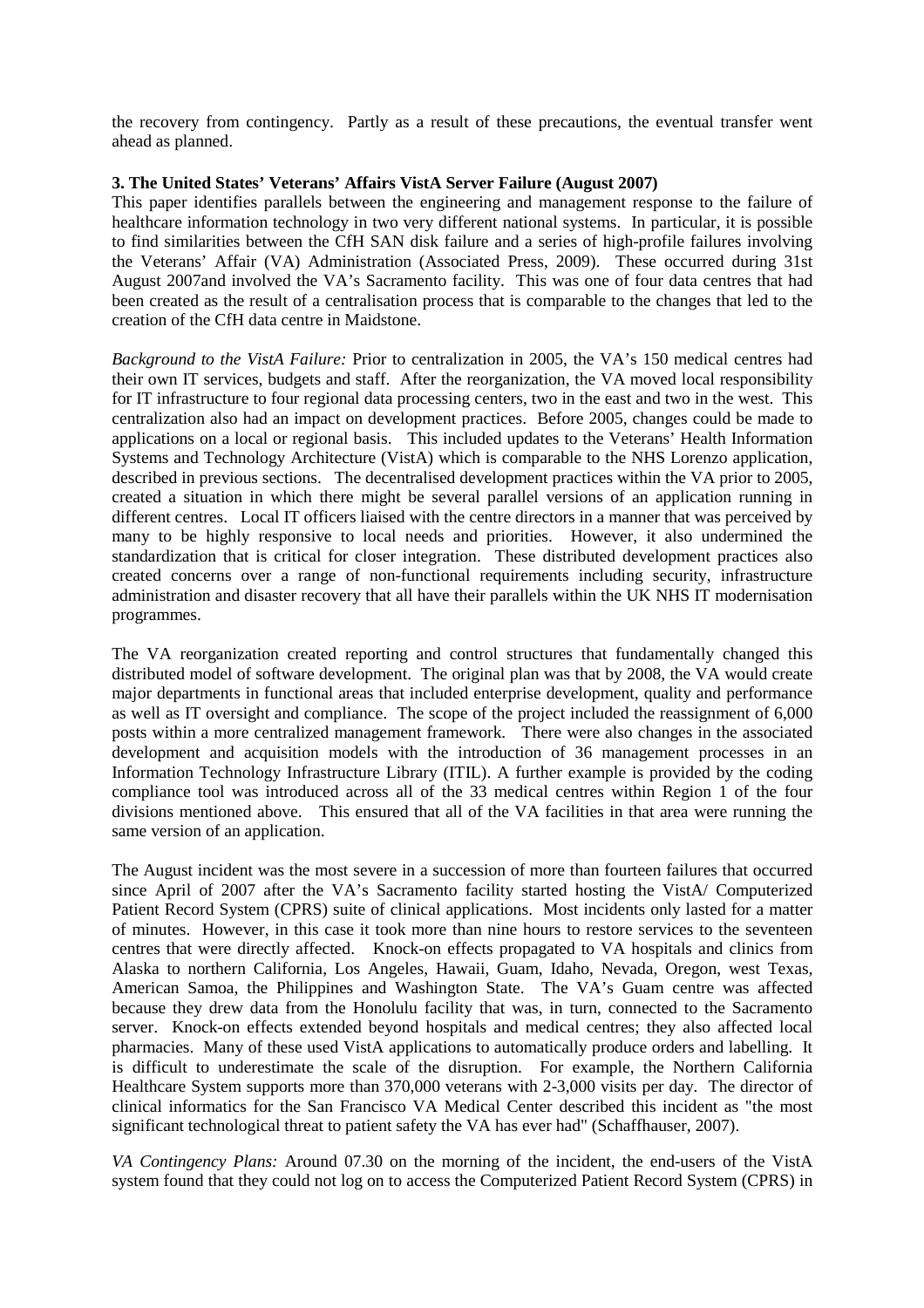medical centres around Northern California. This prevented access to the on-line records for the veterans under their care. There were obvious concerns for patient safety in the medical facilities that were affected by the failure. Staff, therefore, resorted to a three tier contingency plan, which mirrors many aspects of the NHS Connecting for Health defences mentioned in the previous case study. As mentioned, this incident took place against the background of organizational centralization of IT operations from around 150 medical facilities to two regional data processing centers in the eastern United States and two in the west. These Western sites cover what are known as Regions 1 and 2 from Sacramento, California and from Denver. The first contingency plan was for the services that were previously provided by Sacramento to be handled by the Denver data centre in Region 2. The second level of defence used the same approach but assumed that it would not be possible for local sites to making any updates on the central copy of their patient data. In other words, they were to operate a 'read only' mode. Any changes in patient care would have to be logged locally and then updated on the central patient records system when access was restored. The final 'fallback' position was for healthcare facilities to use the local files that were stored on their own computers. These only provided brief summaries about each patient who was either on-site or who were scheduled to have appointments in the next two days. In this ultimate contingency, clinicians would not have access to any data for patients who appeared with conditions that required immediate, unscheduled care.

The first level contingency plan failed; support did not seamlessly transfer for the affected sites from the Region 1 facilities in Sacramento to the Region 2 centre in Denver (Schaffhauser, 2007). This is comparable to the problems that delayed the transfer from the UK NHS Maidstone servers to the backup systems in Tonbridge Wells. In the case of the VA failure, the intention had been that the Sacramento and Denver centres would provide mutual support in the event of a failure. Hence, data that was updated in once site was automatically mirrored by changes in the other centre. It should, therefore, have been a straightforward task to transfer operations from one site to the other. However, The VA Chief Information Officer (CIO) had a difficult decision to make. They had already witnessed six servers crash in the Sacramento data centre. An initial estimate judged that it would take up to two days to restore services from the longer term backups stored for the Region 1 facility. There was a concern that by running the software necessary to support the Sacramento users from the Denver facility that any problems with the Region 1 code would begin to affect the Region 2 infrastructure. Again this mirrors the complex risk assessment that had to be made by CSC and CfH staff following the SAN disk failure. In this case as in the NHS example, VA IT senior management were unwilling to risk the 11 remaining sites serviced from Denver without clearly understanding the reasons why the Sacramento system had failed. The decision was, therefore, taken not to transfer services from the Sacramento centre using the level 1 contingency plan.

The remaining local IT teams at 16 of the 17 VA facilities affected by the loss of Region 1 services followed the second stage in their contingency plans when they discovered that Sacramento would not be transferring support to the Denver centre. This involved configuring local applications to rely on 'read only' access using available patient data. One of the 17 facilities could not use this option. Earlier in the week, staff from the regional data centre had disabled the second level fallback support for this facility in order to create a number of new test accounts that were used to store the backup data. Although this process was repeated several times a year, there had not been any attempt to engineer the same level of contingency provision during these operations and so local staff had to rely on the summary records that were cached on the local hard drives. The limited information available to clinicians created significant concerns about patient safety. Not only were these records restricted to a subset of the patients visiting the facilities but they were also limited in terms of the information available. They provided rudimentary lab results, medication lists and known allergies as well as annotated problem descriptions. However, the pharmacy information was far from complete. Clinical staff could not review the previous day's results nor could they easily access longer term information about the patients in their care. The problems created by these test accounts are comparable to the problems created by UPS maintenance during the NHS SAN disk failure. In both cases, it was difficult to maintain contingency services during the routine maintenance of complex systems. Even minor changes in the configuration of primary applications, undermined the fall-back plans that had been developed for both healthcare information infrastructures.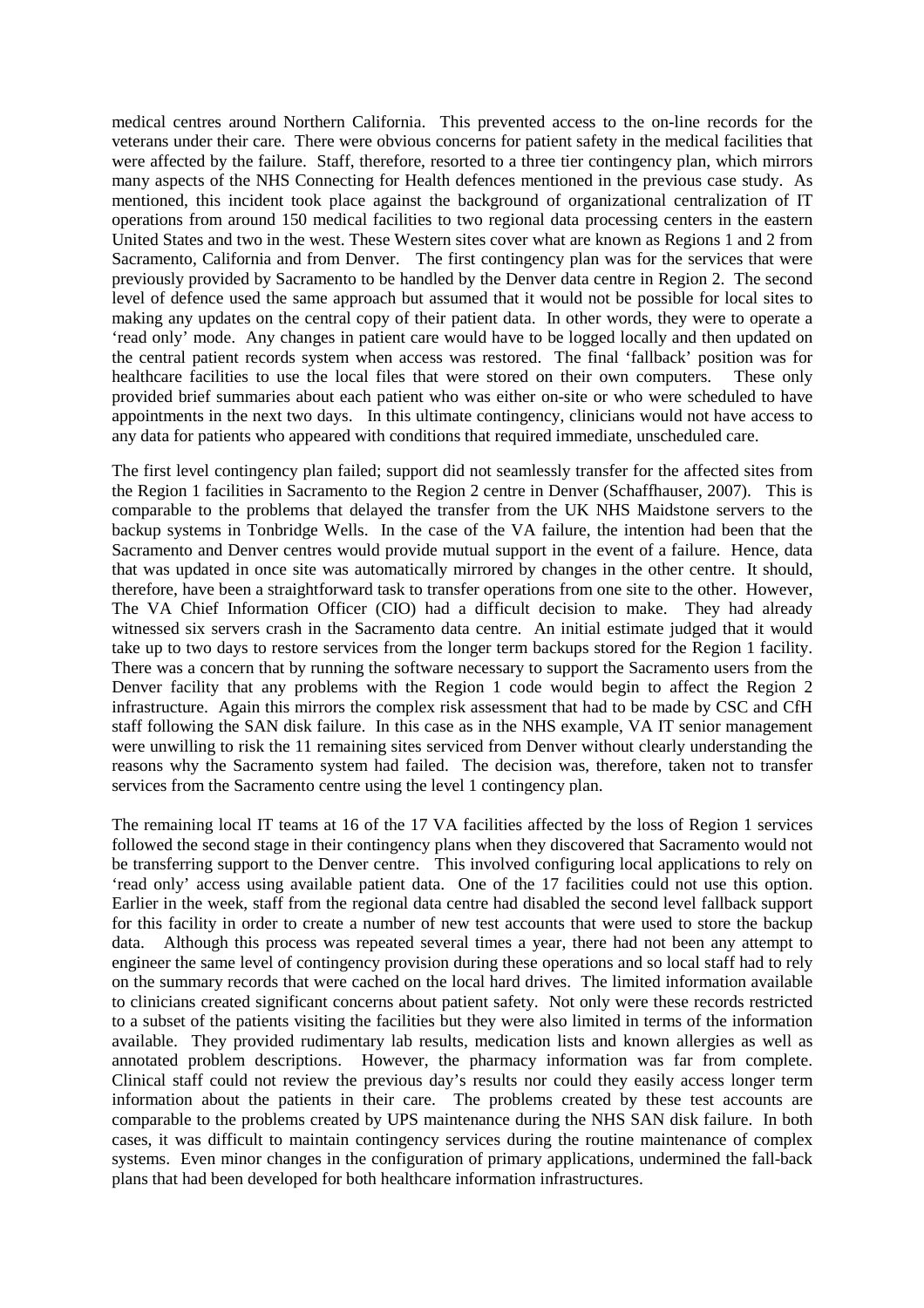The VA facility had to rely on third level of contingency plans. Patient care records were printed out on local personal computers. This created a delay during which the first round of consultations had to take place without access to any medical records. Staff quickly began to rely on hand-written notes for prescriptions, lab orders etc. The worst problems arose in those areas where the facility had made the most progress in the adoption of electronic information systems. In several instances, the parallel paper based forms were no longer available. Recent hires had little recollection of the procedures used before their electronic counterparts. Outpatient surgery was delayed because clinicians were uncertain about whether or not to proceed without completing the appropriate documentation. There was no way to order or update information on consultations. Patients discharged that day could not be scheduled for follow-up appointments electronically and were told that they would be contacted 'at a later date' which increased uncertainty and created the possibility that subsequent consultations might missed.

*Recovery Actions:* The lack of integrated communications between different departments created delays in obtaining discharge medications. This, in turn, meant that some patients remained on the wards longer than would otherwise have been required. These delays, in turn, had consequences for admissions and transfers creating a host of secondary logistic problems. Although nurses continued to administer medications using paper Medication Administration Records (MAR) there were further delays before the initial approvals or 'medication passes' could be printed and paper copies of the MAR were distributed. Pharmacies connected to the Sacramento data center were also affected as labeling and automatic dispensing equipment were directly controlled by VistA applications. The use of paper processes slowed the provision of healthcare services across the facilities and also created the potential for error as staff were forced to adopt a broad range of coping strategies – creating processes 'on the fly' rather than using agreed protocols. Particular problems arose during shift handovers where, for instance, nursing staff were used to the graphical overviews and detailed drill-down support provided by VistA applications. These consequences from the VistA failure were significantly worse than those in the NHS incident precisely because healthcare information technology was more widely adopted within the VA facilities. However, the problems in this facility provide a stark warning for all healthcare providers of the potential hazards from system failures as staff increasingly rely on the support provided by these innovative systems.

It is difficult to recreate the uncertainty that both technical and clinical teams faced in the hours following the initial failure. This was exacerbated by some of the consequences of centralization. In the past, local staff could call their local support officers for some estimate of the likely duration of a disruption. Some of this personal contact was lost when the VA increased the responsibilities of the regional data centres. Support officers in the Sacramento centre were urgently required to help diagnose the cause of the problem and so it was often difficult for the remaining support staff in local facilities to gain accurate technical information that they could pass to their co-workers. This created further confusion because without an accurate assessment of the duration of any disruption it became difficult for local management to make informed decisions about the activation and support for contingency operations - for instance in moving beyond the 'read only' access to paper-based processes. Communication between the data centre and the local facilities quickly increased once staff believed they had identified the cause of the problem, described in the following section. However, in some cases this created an alternate problem when the teams in Sacramento requested increasingly more detailed feedback on the apparent success or failure of changes they implemented in the underlying configuration of their servers. The software problems, therefore, exposed underlying communications weaknesses between local and centralized support teams across the VA. Again, there are strong parallels between both the US and the UK experience. The failure of the Maidstone data centre was exacerbated by the confusion that occurred when HDS engineers and CSC staff initially thought that they could restore services with minimal delays. CfH staff were told that the situation was 'under control' in the immediate aftermath of the power surge and this message was passed to the local trusts. They then had to revise their contingency plans when the estimates from the data centre engineering teams proved to be too optimistic.

At the time of the failure, members of the VA technical staff were working together with an external contractor reviewing the performance of a hardware platform running on a particular virtual memory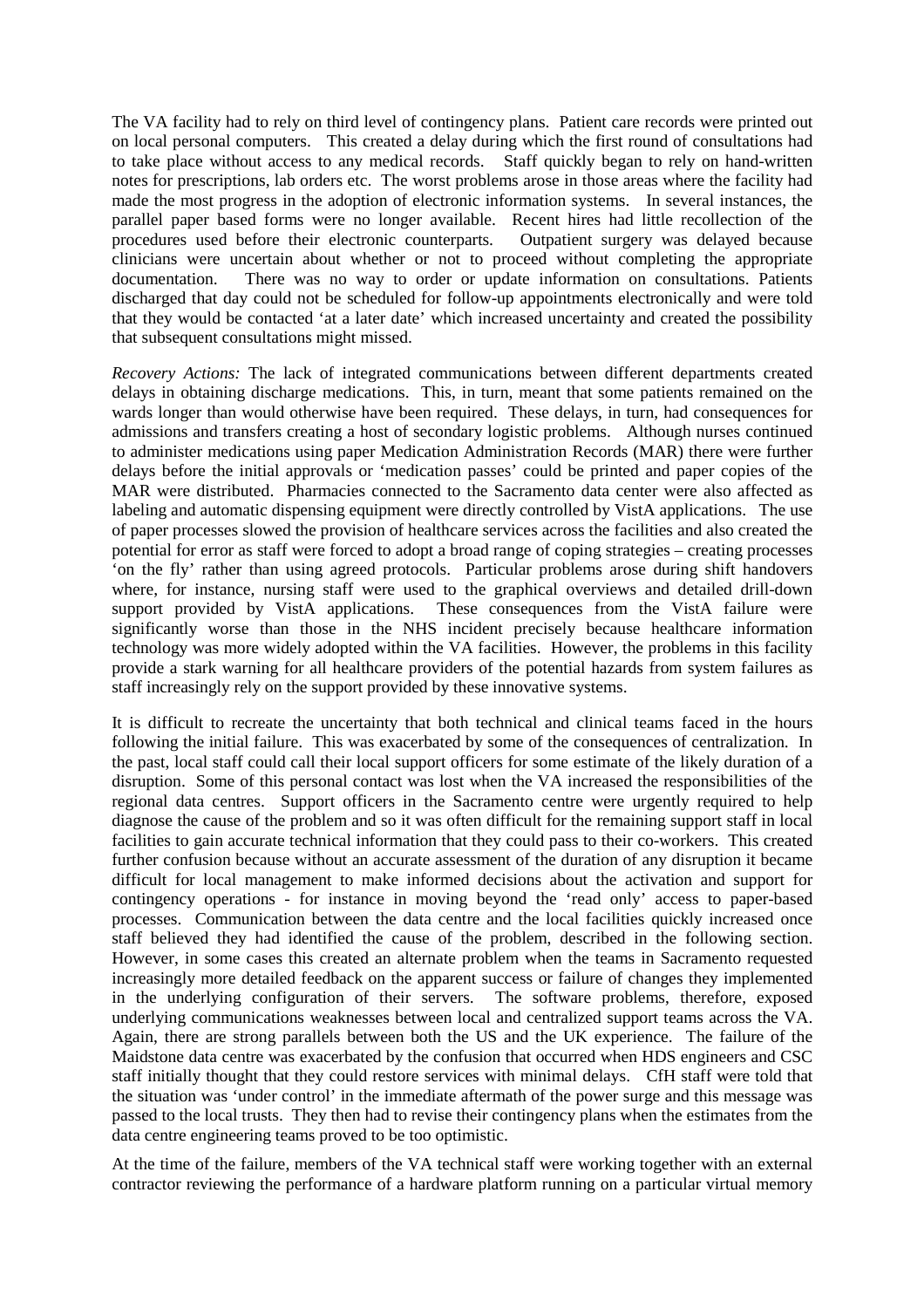configuration. Hence there was a large number of people on-site to begin diagnosing the cause of the problem as they began to observe system performance degrading without any apparent cause. Although the availability of additional staff on-site helped to share workload in the response to the incident, it also increased the problems associated with maintaining shared situation awareness across large groups of co-workers. Again this has parallels in some of the communications issues between CSC, HDS and CfH staff following the Maidstone SAN disk failure.

After the local clinical teams had reverted to paper-based approaches or to the use of 'read only' access on the remaining servers, Region 1 support staff began to identify the cause of the technical failure. This stemmed from a change on the network port configuration for the servers that provided access to shared resources between the VA facilities. The executive director of VA's Office of Enterprise Infrastructure Engineering later reported that this led to a mismatch between the speed of the Region 1 servers with the speed of a telecommunications switch (Brewin, 2008). The configuration change had been implemented without following all of the documentation and approval practices that would have ensured different support teams were aware of the change. The change request was not properly documented or reviewed. Jeff Shyshka, deputy assistant secretary of enterprise operations and infrastructure at VA's CIO Office has described how the revised port configuration was 'rolled back' in order to rectify the problems in the Sacramento center (Mosquera, 2007). He went on to draw clear links between the technical causes of the failure and the wider political/organizational context; "As with any collocation undertaking of this magnitude, there will always be the potential for human error. Ensuring effective communications processes between the teams managing the collocated VistA systems and the IT staff at the local facilities is perhaps the greatest challenge." Again we can draw parallels between the root causes of these two incidents – the port configuration issues in VistA resemble the microcode configuration problems in the NHS SAN disks.

The decision was taken to shut down the seventeen VistA systems that were hosted by the Sacramento center so that they could be brought back one by one. A plan was drawn up to restore the sites in an order that was determined by their workload. Those centers that were closest to the end of their peak working hours would be brought back first. This was intended to minimize interference with any contingency or fallback plans that had been implemented in each of the local facilities. If the attempts to restore normal service exposed further problems then the impact would be reduced because the facility was no longer working at full capacity. Following this model, medical facilities in the Central time zone were brought up first, followed by the Pacific, Alaskan and Hawaiian centers. Throughout this time, support staff were in almost continual contact with the healthcare centers to determine whether or not the recovery plan was taking effect. Even as it became clear that the port reconfiguration had addressed the underlying problems, a huge effort began to restore data integrity. For all of the seventeen centers directly affected and the subsidiary sites caught up in the knock-on effects it was critical to update the electronic records with the new orders and procedures that were created while VistA was off-line. It took almost a week to bring the medication administration records up to date once the system was restored. It took administrative staff more than eight weeks to catch up with the paper backlog from consultations and tests that could not be logged directly onto VistA and the associated systems after the loss of the Region 1 data center. Concerns over patient safety lingered well beyond this recovery period. The Associate Chief of Staff, Clinical Informatics for the VA in Northern California presented written evidence to the Senate House of Representatives Committee on Veteran's Affairs (2007); "However, entering checkout data on all these patients many days after the fact is potentially inaccurate. Many providers have gone back into the Computerized Patient Record System (CPRS, within VistA) and tried to reconstruct notes that summarize the paper notes that they wrote in order to mitigate the risk of missing information. This work to recover the integrity of the medical record will continue for many months since so much information was recorded on paper that day. When you consider that hundreds of screening exams for PTSD, depression, alcohol use and smoking, and entry of educational interventions, records of outside results, discharge instructions and assessments are all now on paper and are not in a format that is easily found in the electronic record, the burden of this one failure will persist for a long time" (Conn, 2007).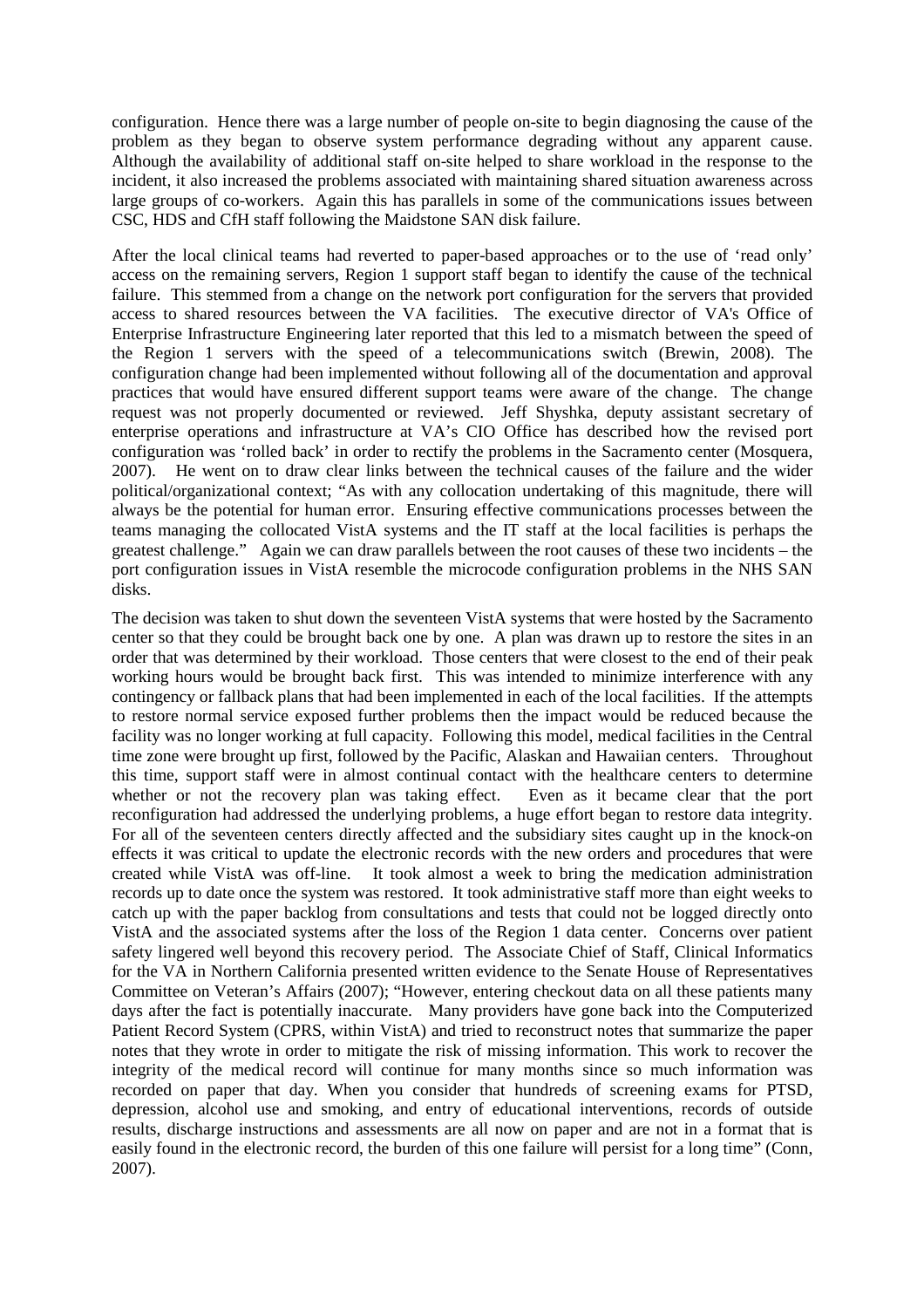Many commentators were quick to link the failure to the centralization of IT services (Mosquera, 2007, 2008). As we have seen, these arguments were partly based on technical concerns over the ability of remote IT departments to respond to the detailed clinical needs of diverse local facilities. However, they were also motivated by deep-seated political concerns within the VA. One of the medical directors who lost control of their local IT resources in the centralization from 2005-2007 argued that "Before regionalization of IT resources -- with actual systems that contained patient information in distributed systems -- it would have been impossible to have 17 medical centers [go] down… (centralization) in the name of standardization (has caused support to) wane to a lowest common denominator for all facilities" (Schaffhauser, 2007). Some of the response to the failure also provides insights into the Republican and Democrat perspectives on healthcare reform, especially when it focused on the role that external contractors had played. Before the reforms started in 2005, individual centers administered their IT budgets. They owned and operated most of their information infrastructure. In contrast, much of the infrastructure that supported the four regional centers was provided by commercial contractors. The VA leased proprietary IT services in stark contrast to the open source approach behind the VistA systems (Mosquera, 2007). The deputy CIO in VA's Office of Enterprise Development described how they were "We're hiring outside contractors to stand at the elbows and shoulders of our IT managers through the development organization to watch what they do on a day-by-day basis". When asked if the centralization of IT had played a role in the failure, he argued that "Had the IT reorganization never happened, this error might have happened on Aug. 31 anyway because somebody didn't follow a procedure" (Schaffhauser, 2007). These concerns over centralisation and control in the delivery of large scale IT services have also been raised across the NHS. Both incidents reveal tensions that are common when local healthcare providers must be integrated into national information system architectures.

Following the VA failure, some of the plans to migrate additional medical facilities to the regional centres were temporarily delayed. The Region 1 management organized an internal review that reported to the assistant secretary of the Office of Information and Technology. This was extended to consider a number of alternate architectures to provide different levels of resilience. One of the conclusions from the initial reports was that Region 1 management had been faced with a difficult choice – continue with inadequate levels of service across their centres or risk propagating an undiagnosed error to the neighbouring region. A key lesson learned from this incident and from the NHS SAN disk failure is that centralization does not by itself provide increased levels of resilience. In the immediate aftermath of the VA incident, changes were introduced into the VistA application to ensure that the level 2 contingency plan offering 'read only' access to electronic records would in the future be available following maintenance activities that forced one of the Region 1 centres to fall back on paper-based documentation.

A further side effect of the failure was that it highlighted the issue of compliance with the revised procedures introduced during the reorganization from 2005. Previous sections have described how several thousand staff were affected by the changes. It also described the introduction of 36 management processes in an Information Technology Infrastructure Library (ITIL) as well as the use of new systems, such as Region 1's coding compliance tool. As might be expected, it can be difficult to change the working practices of so many co-workers. However, the potential consequences of the failure for patient safety provided a valuable reminder of the importance of following the revised protocols. Change management procedures were more rigorously inspected and internal audit procedures were reviewed to ensure that modifications to the IT infrastructure could be traced back to appropriate levels of management. These changes are very similar to many of the configuration management recommendations that were intended to ensure consistency between future microcode updates on the NHS Lorenzo SAN disks.

In the aftermath of the August 2007 failure, the VA hired an external company to review their contingency plans. The 'read only access' to VistA was reorganized to ensure that the tier two fallback provision would continue even in situations where there had been account maintenance. Further studies were conducted into the risks of migration from a failed server to the tier one back-up systems in neighbouring regions. The executive director of VA's Office of Enterprise Infrastructure Engineering identified key lessons from the 2007 failure which included the need to tightly control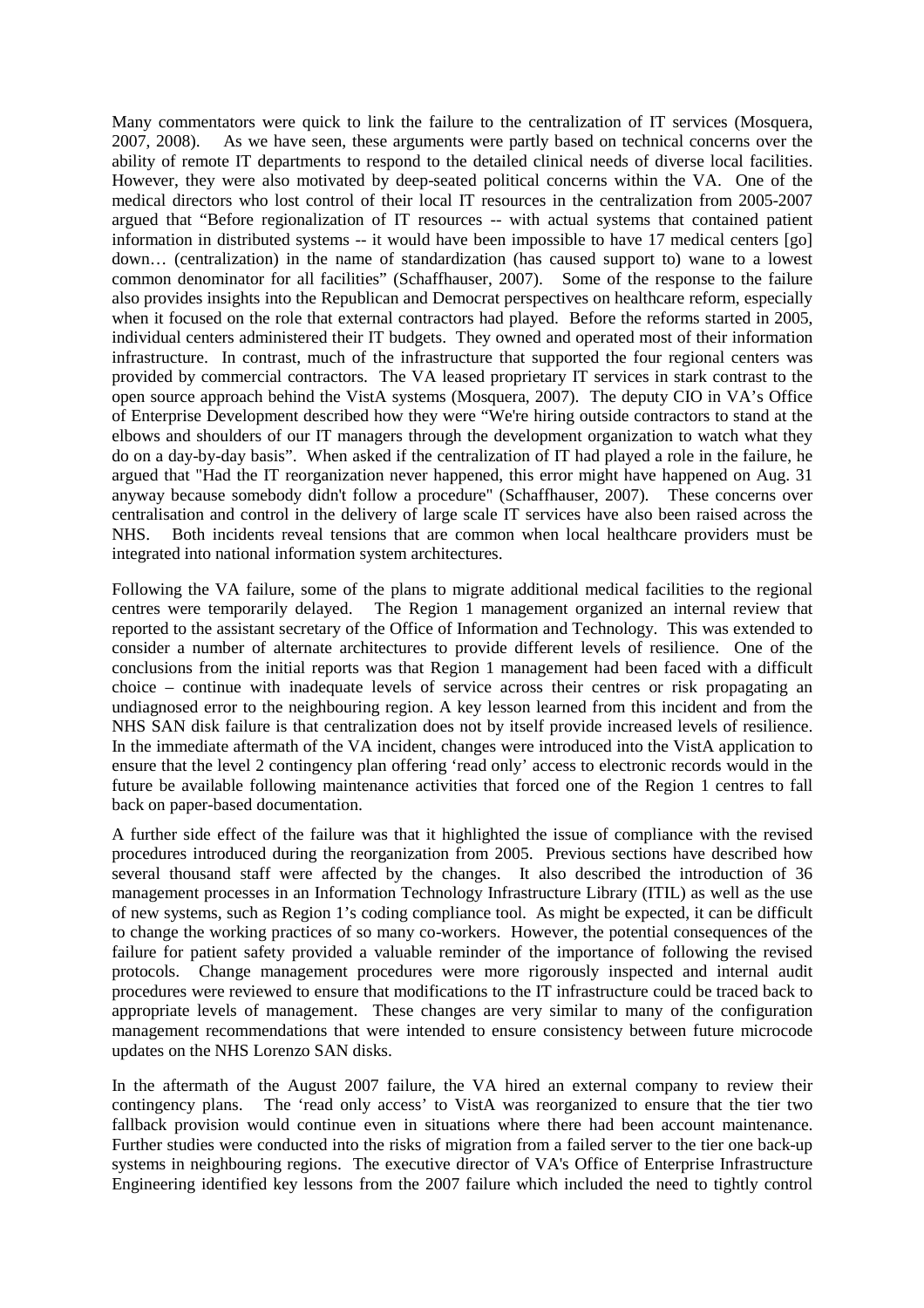and supervise change and configuration management as well as diversify computer resources across the VA. The Region 1 data centre supported 17 hospitals and their outlying clinics. This created significant knock-on effects when the servers began to fail. The Executive Director, therefore, argued that future plans would be based around regional 'server farms' that would each support a smaller number of hospitals. Within the Sacramento area this might mean two or three farms each supporting six hospitals and providing an increased level of local redundancy. This approach would also make it easier to focus efforts on restarting services following any future failure (Brewin, 2008).

Concerns persist over the danger of bringing down a healthy server in the process of supporting a failed system. These revised contingency plans have been tested by a series of subsequent failures, although arguably none have had the same consequences as those described in the previous sections. For example, a hardware problem affected the support provided by the Region 2 centre in Denver during the afternoon of the  $10<sup>th</sup>$  April 2008. This had a direct impact on VistA services provided to twelve medical centres from Colorado to California. As we have seen, however, the secondary impact of these interruptions propagated well beyond the primary user facilities. Different centres were affected for different periods of time between five and seven hours. In contrast to the previous incident, it took longer to diagnose the precise circumstances leading to the failure.

The recovery task was further compounded by a near simultaneous failure that affected the VA's commercial telecommunications carrier. This prevented some of the connectivity checks that might have helped support staff in diagnosing the VA's own hardware problems. The VA had previous changed their network service supplier in 2001 to a consortium of major providers headed by a 'government solutions' division of a major provider. This coincidence illustrates one of the key problems in contingency planning for patient safety. Even when 'market leading' solutions are chosen there is still the possibility that infrastructure failures will undermine service provision. The April 2008 failure also shows how significant investments following a previous incident are no guarantee of future reliability. In particular, the simultaneous loss of VA hardware and network service provision demonstrates the importance of extending the application of contingency planning techniques from other domains to support patient safety. This incident provides a case of what the power distribution and aviation industries term an 'n-2' failure; it is routine practice in these areas not simply to focus on mitigating the consequences of a single infrastructure component but also to develop contingency plans that address up to two simultaneous problems (Johnson et al, 2008). Hence the April 2008 incident illustrates that irrespective of the reasons for the failures there remain significant learning opportunities for organizations such as the VA to continue strengthening their IT infrastructures. Looking to the future, the executive director of the VA's Office of Enterprise Infrastructure Engineering said in 2008 repeated his commitment that in modernising VistA "we will not break it" but he was forced to recognise that some of the core databases developed in the previous 'open source' era will continue to be used a decade from now (Brewin, 2008).

### **3. Lessons Learned for the Development of Healthcare Information Systems**

Previous sections have identified a host of lessons that emerge from a comparison of incidents affecting the NHS CfH and VA's VistA. There are superficial similarities in the proximate causes of the two incidents; both stemmed from configuration management problems. There were further similarities in terms of the response; in both cases the difficulty of diagnosing the causes of the failure prevented the organisations involved from using the secondary redundant facilities that had been designed to provide fallback protection. However, these two incidents also reveal deeper causes that lie in the political problems that stem from the centralisation of healthcare information technology. The difficulties that local clinicians experienced in obtaining accurate assessments about the extent of the failure from centralised software and maintenance teams helped to undermine confidence in the system. The two incidents in the UK and the US both exacerbated the tensions that were created as national initiatives sought to impose standardised processes of software procurement and development over infrastructures that had previously experienced considerable local autonomy. To this extent, there are as many political and organisational insights from these failures as there are technical lessons to be learned for the future development of healthcare information systems.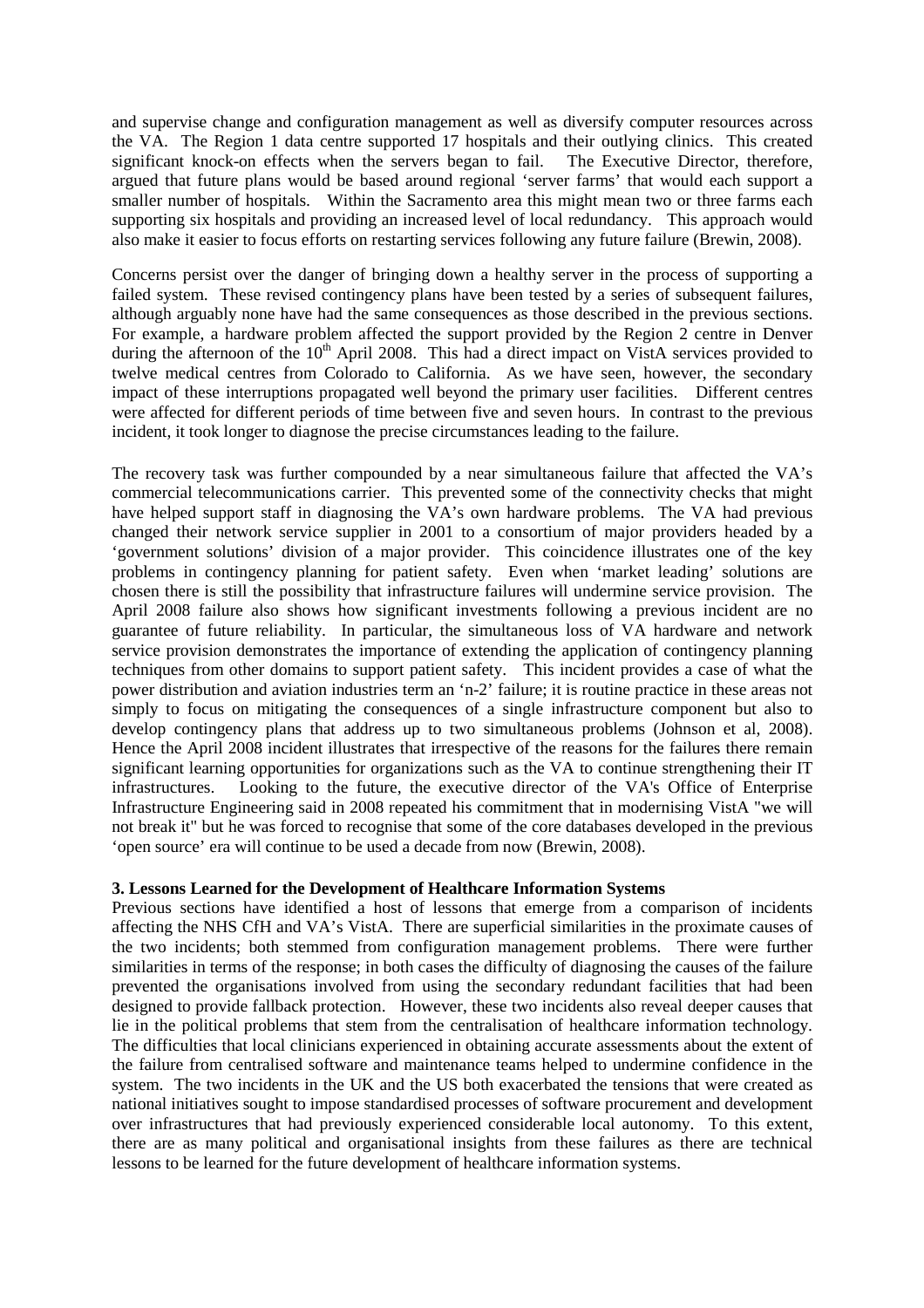A number of further lessons can be identified from the problems experienced during the interruption to service provision in the Maidstone and Sacramento data centres:

- **1. No exchange of lessons learned between US and UK/Europe.** The meta-level insights from these two failures include the need to create a forum for the exchange of best practices across national healthcare information systems. In writing this paper, the author has had considerable support and encouragement from individuals involved in these incidents. Their willingness to discuss the causes of the problems provides a valuable foundation for future development both in the UK NHS and in the VA. However, neither agency was aware that the other had faced almost identical problems with their information infrastructures. There is no easy way for technical teams and for systems management to exchange best practices in the same way that, for example, the aviation industry disseminated lessons learned between many different ICAO nations.
- **2. The Importance of Configuration Management.** One of the most important technical insights from these two incidents is the role that configuration management plays in the delivery of complex, healthcare infrastructures (Johnson et al, 2009). In the VA and the NHS case studies, considerable skill and expertise was devoted to ensure the provision of redundant architectures for the provision of reliable information systems. However, these architectures were undermined by subsequent changes in configuration. In the Maidstone failure, staff did not recognise that one of the SAN disk arrays was configured with different microcode to their peer. In the Sacramento incident, the system was reconfigured to disable fallback provision while test accounts were created and to store backup data. The meta-level lesson is that the development of centralised IT support for healthcare information technology increases the need to follow consistent and rigorous configuration management processes because the consequences of any failure can extend across regional and local boundaries.
- **3. Failure of Redundancy in Complex National Infrastructures.** Redundancy remains one of the more influential techniques for increasing the resilience of safety-critical systems. As we have seen, however, there is a danger that we are placing undue confidence in the use of this approach within complex software systems. In particular, the difficulty of diagnosing the causes of particular bugs will often dissuade senior management from rolling over a failed system onto available secondary hardware because of the risks that this might replicate the initial fault. One of the lessons from these two failures is that senior management must drill and rehearse the decision making processes that are required to coordinate the deployment of redundant architectures. The aim of these exercises is to reduce the uncertainty and the fear that can arise when organisations have to respond to major system failures. Unless management are prepared to make these difficult decisions then there is a risk that we are wasting enormous sums of money on the procurement of redundant, fallback systems that are then not used in the aftermath of an initial failure.
- **4. Complexity of Maintaining Communications with Subcontractors.** In both incidents, it proved to be difficult to obtain accurate estimates about the extent of the problems from the sub-contractors who were responsible for maintaining the infrastructures that were affected by the failures. In the NHS case study, CfH staff had to deal both with teams from CSC and from the HDS hardware supplier. Similar communications issues affected VA staff as they coordinated their response with an external contractor who was simultaneously reviewing the performance of a hardware platform running on a particular virtual memory configuration.
- 5. **Complexity of Maintaining Communications with Local Clinicians.** The difficulty of obtaining accurate technical assessments of the extent and duration of these failures from their sub-contracting agencies had a number of knock-on effects in terms of managements' ability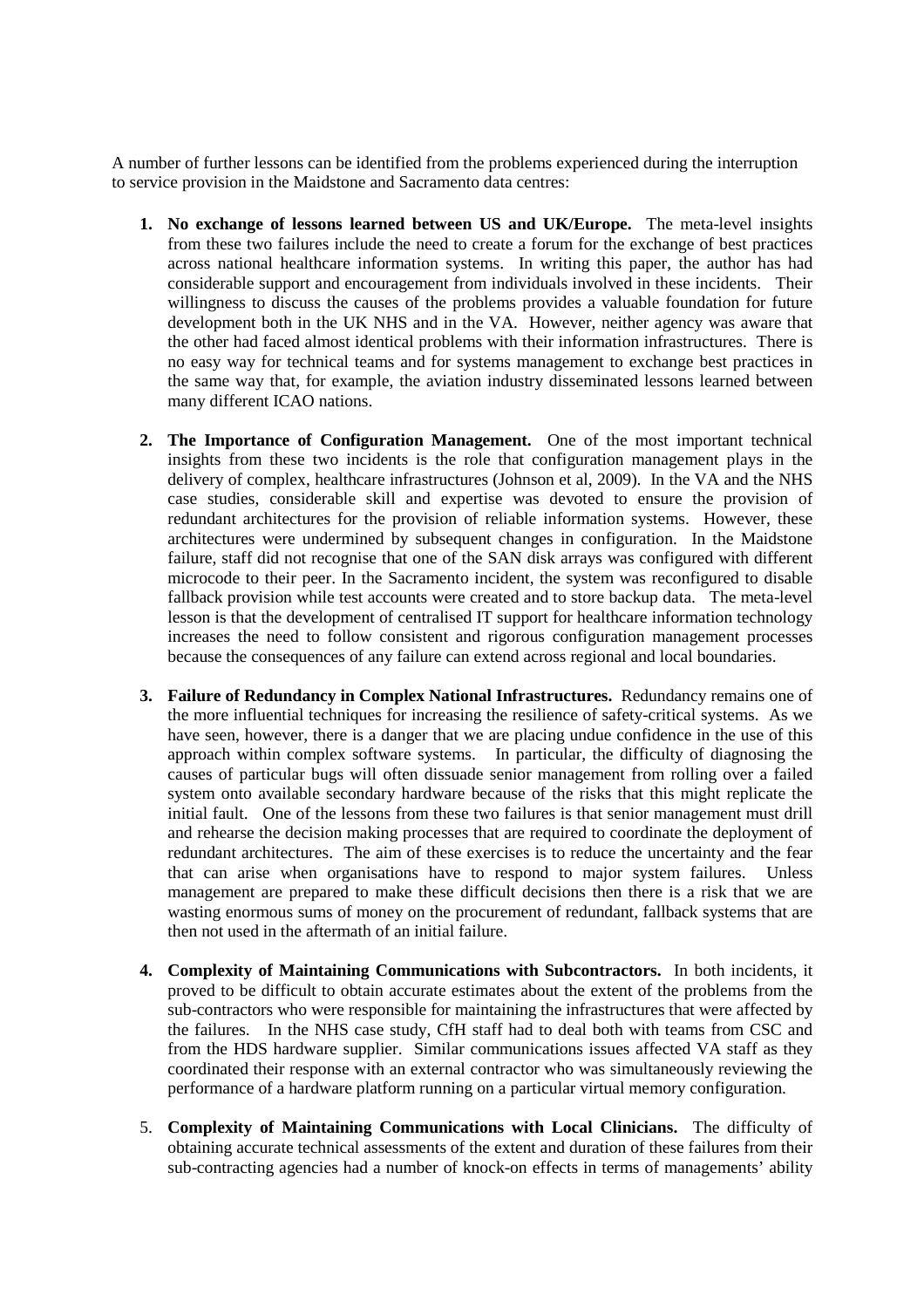to coordinate appropriate responses to the NHS and VA incidents. Arguably the most significant problems focused on communications with local clinicians. Senior IT management were seen to lack confidence in their initial predictions. This undermined clinical confidence in the response to the problem which was compounded by their focus on the provision of healthcare rather than on understanding the organisational and technical problems that prevented accurate estimates of the time to recover from any failure. Management uncertainty and the problems in communicating with local clinicians only served to exacerbate existing tensions over the centralisation of IT services in both the VA and the NHS. In previous years, clinicians knew who to contact to obtain accurate local assessments of potential failures. Delays from centralised IT services in providing information about the extent of the failures placed local IT managers in a difficult position. They could no longer give clinical staff the detailed predictions about the extent and duration of the failure that they required in order to schedule healthcare provision.

**6. Vulnerability of Paper Processes.** Both case studies demonstrated the vulnerability of healthcare providers to failures in their IT infrastructures. The impact was arguably greater in the case of the VistA problems because more progress had been made towards the integration of services through the IT architecture. Hence, the loss of facilities and the subsequent need to resort to manual alternatives following the loss of the Sacramento service provides numerous detailed insights for the future planning of IT resilience within the NHS. It also reiterates the importance of practicing the use of paper-based fallbacks as staff become more and more accustomed to the services provided by applications such as VistA and Lorenzo.

This list provides a partial summary of lessons that can be learned across national information systems. Further work remains to be done to identify further parallels between these and other failures that have affected UK and US healthcare architectures. For instance, recent security violations in both the VA and NHS have raised similar ethical concerns. It remains to be seen whether these failures share common root causes, just as the Maidstone and Sacramento failures stemmed from the difficulty of managing complex centralised software through a range of contracting organisations.

### **4. Conclusions and Further Work**

Public and private organizations have invested increasing amounts into the development of healthcare information systems. These applications are perceived to offer numerous benefits. Standardization improves the exchange of information between healthcare facilities and helps to increase consistency between different regional service providers. Electronic patient records ensure minimum standards across the trajectory of care when patients move between different specializations. Healthcare information systems also offer economic benefits through efficiency savings; for example by helping to identify potential bottlenecks in the provision and administration of care. However, a number of high-profile failures have revealed the problems that arise when staff must cope with the loss of these applications. In particular, teams have to retrieve paper based records that often lack the detail they have become accustomed to with electronic systems. Individuals who have only ever used electronic information systems face particular problems in learning how to use paper based fallbacks. It is, therefore, important that we learn as much as possible from previous failures of healthcare information systems.

This paper has identified common lessons that can be learned from two different incidents in the UK NHS and the US Veteran's Affairs Administration. The UK case study focused on the loss of the Lorenzo system from incompatibilities in the microcode associated with two SAN disk servers. In contrast, the VA incident stemmed from a change to the network port configuration for the VistA servers. In both cases, the underlying causes related to problems in the provision of centralised services across complex local healthcare systems. The common features between these two incidents reveal an urgent need to improve the exchange of information about previous failures between Europe and North America. For example, both incidents illustrate the need for strong configuration management processes as local adaptations and updates are introduced into centralised architectures.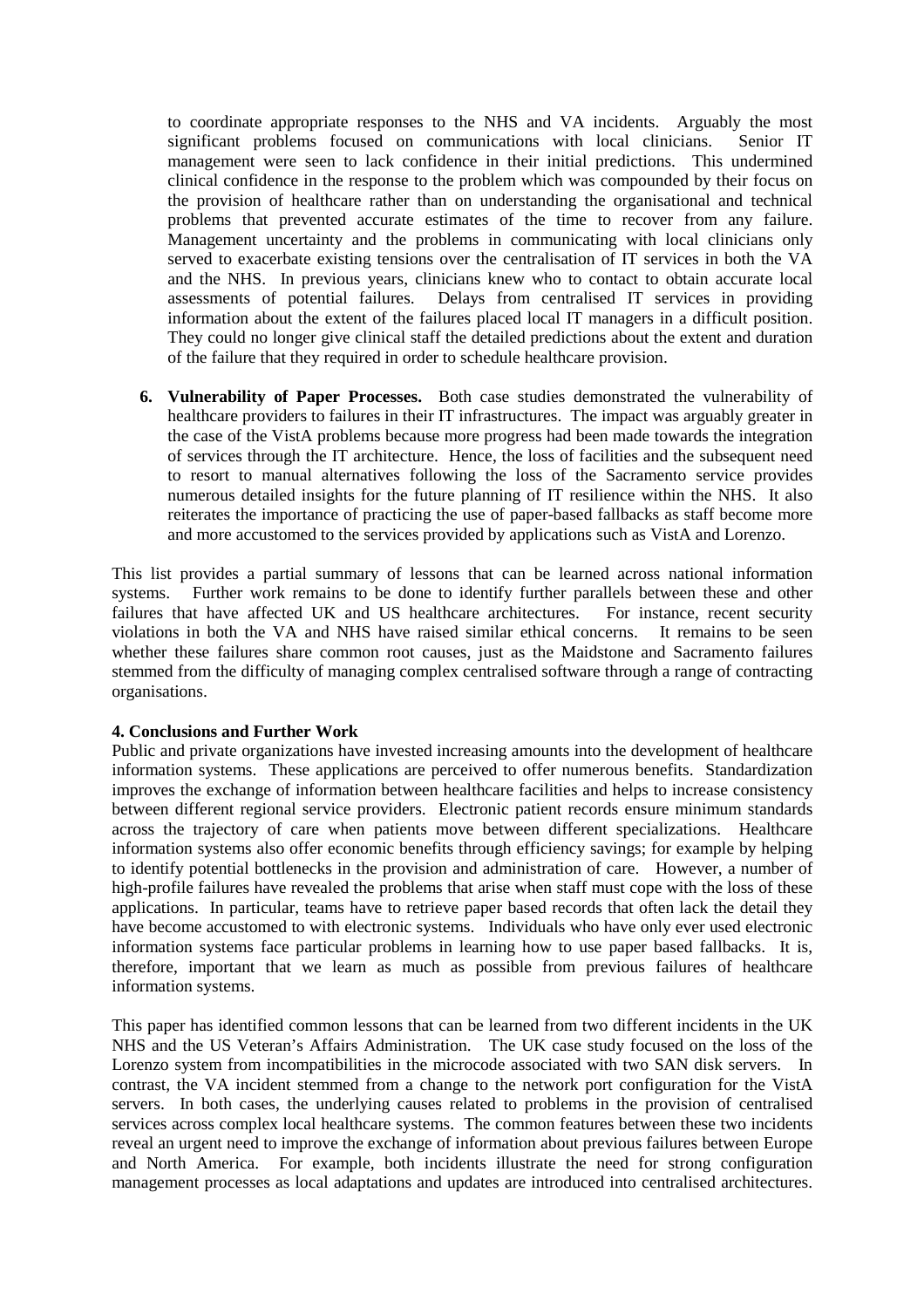The two incidents studied in this paper also point to vulnerabilities in the use of redundancy as a means of increasing the resilience of national healthcare information systems. In both cases, senior management were reluctant to roll-back to secondary facilities in case they replicated the problems in primary facilities. Further lessons relate to the difficulty that information systems provider's face in obtaining accurate information about the scope and duration of a failure from different subcontracting organisations. These problems, in turn, undermine clinical confidence in IT management when they cannot obtain accurate information about the impact of centralised failures on the local provision of healthcare services. Finally, it has been argued that the failure of the NHS and VA information systems reiterates the importance of training staff to use the paper fallbacks that are necessary when we cannot guarantee the availability of complex information systems. These observations reiterate the need to exchange lessons learned in previous failures across international borders as more and more countries extend the integration of electronic patient records into wider aspects of healthcare provision.

# **Acknowledgements**

Thanks are due to the members of the US AHRQ project Reducing Risks by Engineering Resilience into Healthcare Information Technology for Emergency Departments (grant number R18 HS0 17902). Discussions within this group provided the initial idea for this paper and have helped to shape the arguments. Thanks are also due to both the Veterans' Affairs Administration and to the NHS Connecting for Health directorate. Unless UK and Federal agencies are willing to discuss the technical details of the small number of adverse events that affect their systems then there is little prospect that we will be resilient to future incidents. Any errors remain the sole responsibility of the author – the intention is to revise this draft in response to comments that should be sent to the address given at the start of this paper.

# **References**

Associated Press, Software Hiccups Cause Drug, Treatment Errors at VA, January 14, 2009.

B. Brewin, Veterans Affairs Aims To Update and Centralize IT Systems, GovernmentExecutive.com, 21<sup>st</sup> February 2008.

J. Bolger and M. Costello, Sparks fly between ISoft and CSC: The troubled NHS contractor believes America's CSC may have unreasonably blocked its £233m deal with IBA. The Times Newspaper, 1st June 1, 2007.

G. Borriello, V. Stanford, C. Narayanaswami and W. Menning, Pervasive Computing in Healthcare, IEEE Pervasive Computing, (6)1:17 – 19, January-March 2007.

Committee on Veterans' Affairs in the US House of Representatives, The U.S. Department Of Veterans Affairs Information Technology Reorganization: How Far Has VA Come? 26<sup>th</sup> September 2007, Serial No. 110–47 (2007).

J. Conn, California System Faced Epic Vista Failures: Report. Modern Healthcare, 1<sup>st</sup> October 2007.

eHealthMedia, CSC failure leaves 80 trusts without IT systems, 31 Jul 2006. Available on: http://www.e-health-insider.com/News/2036/csc\_failure\_leaves\_80\_trusts\_without\_it\_systems, last accessed October, 2009.

S. Hoffman and A. Podgurski, Finding A Cure: The Case For Regulation and Oversight Of Electronic Health Record Systems, Harvard Journal of Law & Technology, 22(1):104-165, 2008.